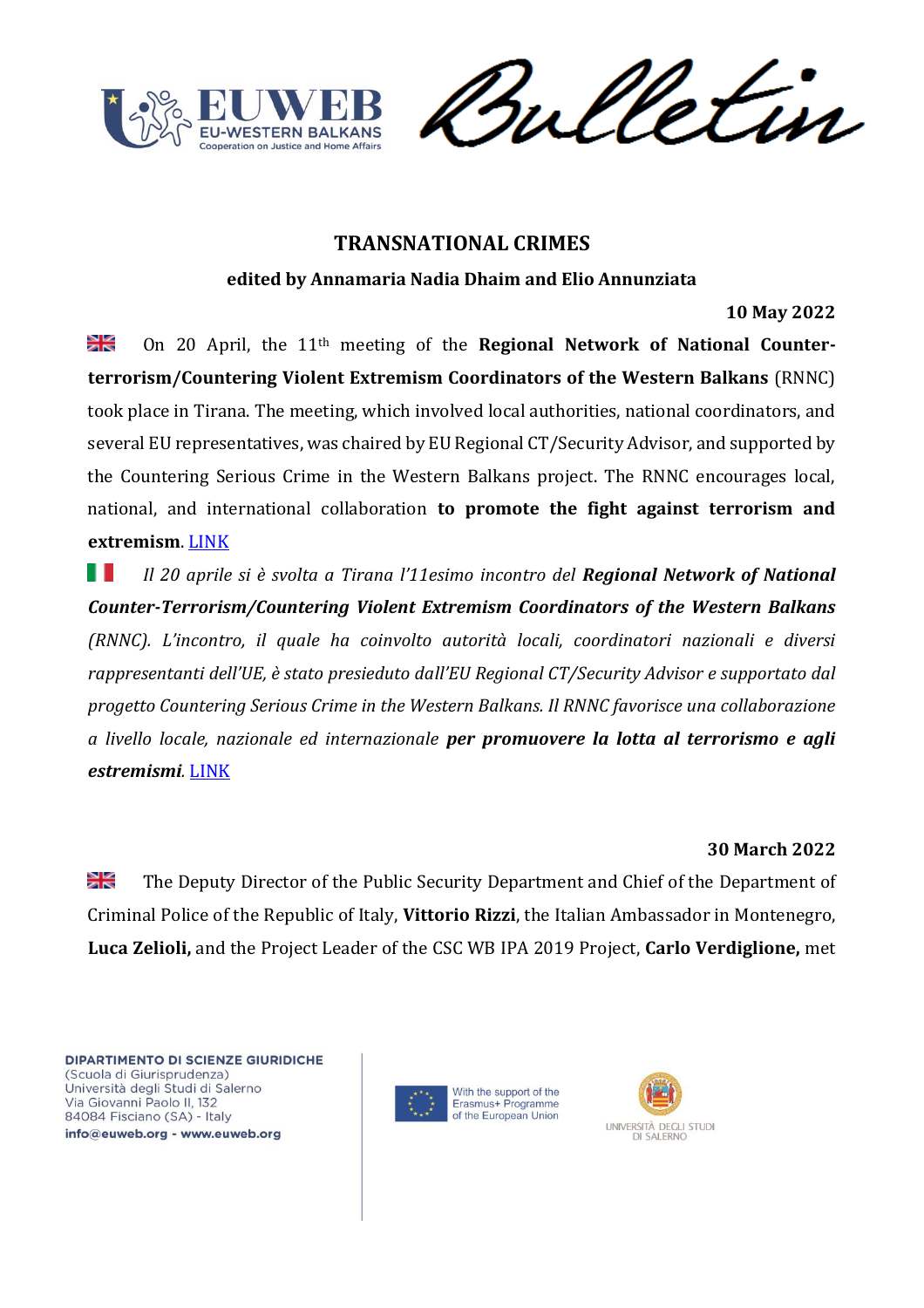

Sulletin

with the Director of the Montenegrin Police Directorate **Zoran Brđanin to discuss the outcome of the cooperation between the Montenegrin and Italian police.** 

Brđanin underlined how the collaboration with the Italian Republic and the CSC WB IPA 2019 Project give a decisive contribution in the fight against organized crime. [LINK](https://cscwb.info/2022/03/30/8439/)

ш *Il vicedirettore del dipartimento di pubblica sicurezza e capo del dipartimento di polizia della Repubblica Italiana, Vittorio Rizzi, l'Ambasciatore italiano in Montenegro, Luca Zelioli ,e il Project Leader del Progetto CSC WB IPA 2019, Carlo Verdiglione, hanno incontrato il Direttore della Direzione della Polizia montenegrina Zoran Brđanin al fine di discutere l'esito della cooperazione tra la polizia montenegrina e quella italiana.* 

*Brđanin ha sottolineato come la collaborazione con la Repubblica italiana e il Progetto CSC WB IPA 2019 dia un apporto decisivo nella lotta contro il crimine organizzato.* [LINK](https://cscwb.info/2022/03/30/8439/)

## **17 March 2022**

≱ছ On 15 March, **the project CSC WB** organized a **bilateral meeting on International Legal Cooperation** (ILC) matters **between representatives of Ministries of Justice from Albania and Kosovo**. Both parties focused their **discussions on the proposed amendments** by an international expert, **for the finalization of the amendments to the ILC agreement** in order to have better results in direct communication of the Law Enforcement Institutions (LEAs) and strengthening of cooperation and joint efforts on countering the organized crime. In addiction both countries have also focused on **bilateral matters that aim at improving the cooperation on criminal matters** between the two countries. [LINK](https://cscwb.info/2022/03/17/albanian-and-kosovar-ministries-of-justice/)

w *Il 15 marzo il progetto CSC WB ha organizzato un incontro bilaterale sulla Cooperazione Giuridica Internazionale (ILC) tra i rappresentanti dei Ministeri della Giustizia dell'Albania e del Kosovo. Entrambe le parti si sono focalizzate sugli emendamenti proposti* 



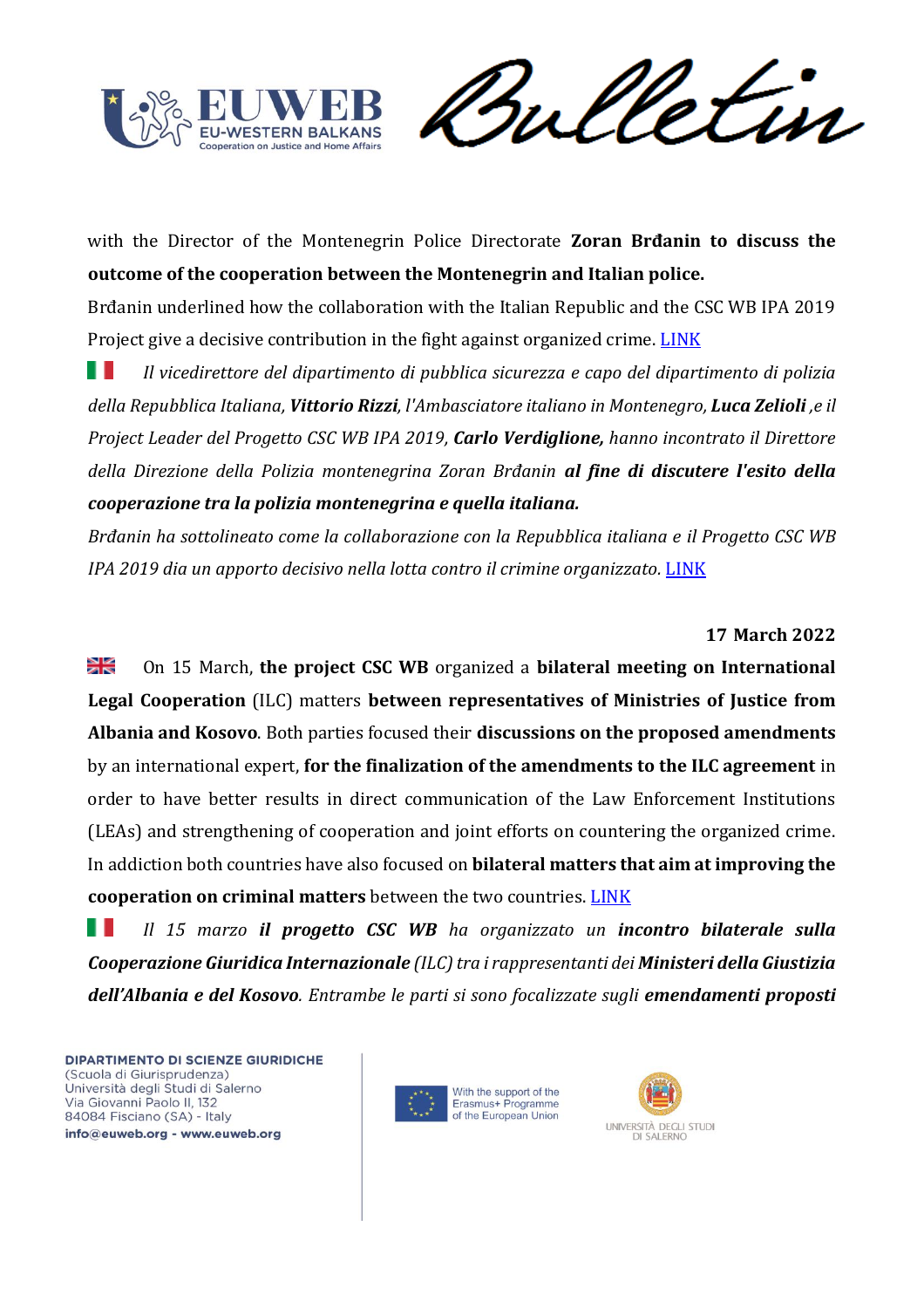

Sulletin

*da un esperto internazionale per la finalizzazione degli emendamenti all'accordo ILC al fine di avere risultati migliori nella comunicazione diretta delle autorità giudiziarie (LEA) e il rafforzamento della cooperazione e degli sforzi congiunti per contrastare la criminalità organizzata. Inoltre, entrambi i paesi si sono concentrati su questioni bilaterali volte a migliorare la cooperazione in materia penale tra i due paesi.* [LINK](https://cscwb.info/2022/03/17/albanian-and-kosovar-ministries-of-justice/)

## **24 February 2022**

꾍 On 23 February, **a coordinated operation between the German Police Inspectorate Emsland/Bentheim, the German Dortmund Police, the Federal Criminal Police Office of Austria, and the Bosnian Ministry of Internal Affairs of the canton of Sarajevo** (under the coordination of Europol) led to the dismantling of a gang specialized in car thefts operating in Germany. This criminal network **involved Bosnian citizens** who resided illegally in Germany and committed crimes in the federal states of Lower Saxony, North Rhine-Westphalia, and Hesse. The investigation was conducted thanks to the decisive contribution of EMPACT and the project "Countering Serious Crime in the Western Balkans - IPA 2019", which have facilitated substantially the collaboration between the police forces. [LINK](https://cscwb.info/2022/02/24/arrest-in-germany-of-3-suspects-involved-in-theft-of-eur-1-5-million-worth-of-vehicles/)

w *Il 23 febbraio, un'operazione coordinata tra l'Ispettorato di polizia tedesco Emsland/Bentheim, la polizia tedesca di Dortmund, l'Ufficio federale di polizia penale dell'Austria e il ministero bosniaco degli Affari interni del cantone di Sarajevo (sotto il coordinamento di Europol) ha portato allo smantellamento di una banda specializzata nei furti d'auto operante in Germania. Nell'organizzazione erano coinvolti dei cittadini bosniaci, i quali risiedevano illegalmente in Germania e commettevano crimini negli stati federali della Bassa Sassonia, della Renania settentrionale-Vestfalia e dell'Assia. L'indagine è stata condotta grazie al contributo decisivo di EMPACT e del progetto "Countering Serious Crime in the Western* 



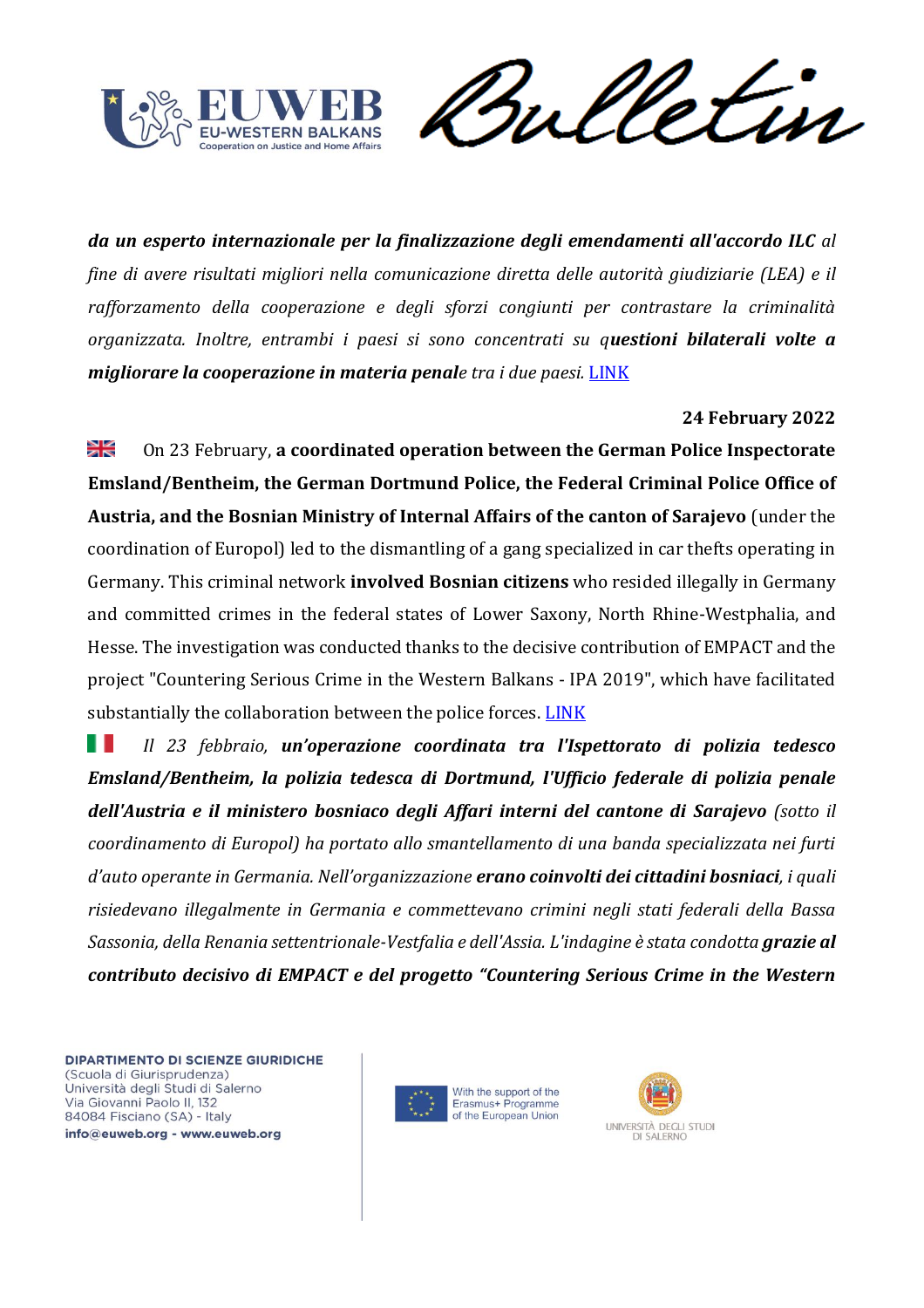

Vetin ril

*Balkans – IPA 2019", i quali hanno facilitato in modo sostanziale la collaborazione tra le forze di polizia.* [LINK](https://cscwb.info/2022/02/24/arrest-in-germany-of-3-suspects-involved-in-theft-of-eur-1-5-million-worth-of-vehicles/)

### **15 February 2022**

꽃 A joint operation **by different European law enforcement forces and Europol** has led to the arrest of 45 people in Belgium, involved in cocaine trafficking. The Albanian criminal network imported narcotics from Latin America and then sold them in various European states including **Belgium, Croatia, Italy, the Netherlands and Spain**. The consent searches, which required the collaboration of more than 600 agents, took place mainly in the cities of Brussels and Antwerp, but also **in dozens of locations throughout Europe**. [LINK](https://www.euronews.com/2022/02/15/dozens-arrested-in-belgium-and-spain-in-major-drug-trafficking-operation)

ш *Un'operazione congiunta di diverse forze di polizia ed EUROPOL ha portato in Belgio all'arresto di 45 persone coinvolte nel traffico di cocaina. La rete criminale d'origine albanese importava dall'America Latina la merce per poi smerciarla in diversi stati europei, tra cui Belgio, Croazia, Italia, Paesi Bassi e Spagna. Le perquisizioni, che hanno richiesto la collaborazione di più di 600 agenti, sono avvenute maggiormente nelle città di Bruxelles ed Anversa ma anche in decine di località distribuite in tutta Europa.* [LINK](https://www.euronews.com/2022/02/15/dozens-arrested-in-belgium-and-spain-in-major-drug-trafficking-operation)

## **11 February 2022**

≱≼ The **Serbian Republic Public Prosecutor's Office** organized the **first workshop on combating migrant smuggling**, as part of a series of regional workshops on Smuggling of Persons and Trafficking in Human Beings (THB), focusing on the work of Western Balkan Task Forces. The use of the **Technical Assistance Facility (TAF)** and the **participation** of experts from **Europol, Eurojust** and representatives of some **EU Member States and MARRI** made possible a **fruitful exchange** on various issues related to **Migrant Smuggling in Europe and** 



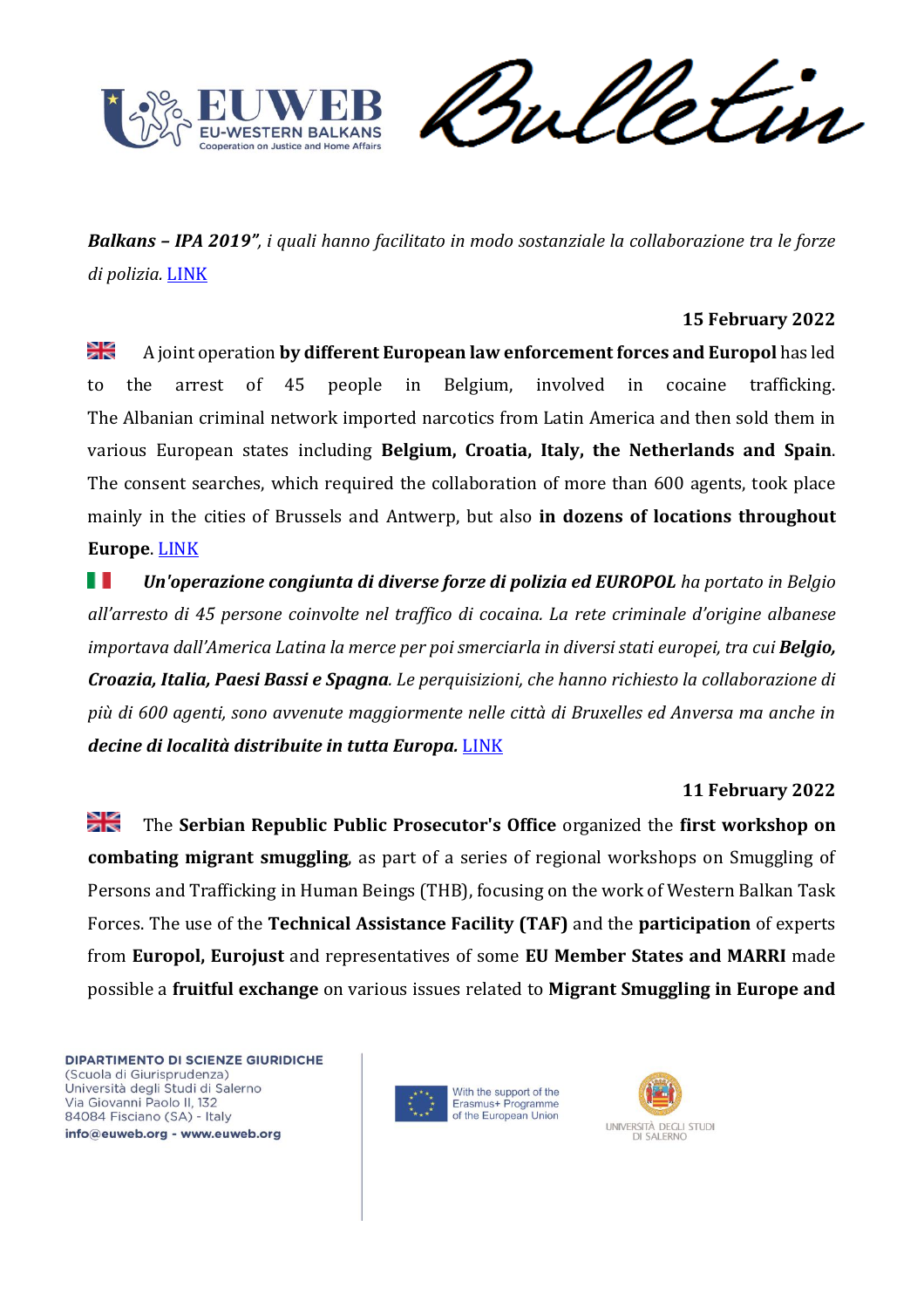

Vetin rul

**the application of diverse special evidentiary actions in relation to investigating migrant smuggling**, but also on topics such as **money patterns in the migrant smuggling business model** and the economic and patrimonial method for combating the smuggling of human beings. [LINK](https://cscwb.info/2022/02/11/technical-assistance-facility-taf-workshop-on-combatting-migrant-smuggling/)

ш *Nell'ambito di una serie di workshops regionali sul traffico di persone e sulla tratta di esseri umani (THB), la Procura della Repubblica Serba ha organizzato il primo workshop sulla lotta al traffico di migranti, focalizzandosi sul lavoro delle task force dei Balcani occidentali. L'utilizzo del Technical Assistance Facility (TAF) e la partecipazione di esperti di Europol, Eurojust e rappresentanti di alcuni Stati membri dell'UE e MARRI hanno reso possibile uno scambio proficuo su varie questioni relative al traffico di migranti in Europa e l'applicazione di diverse azioni probatorie speciali in relazione alle indagini sul traffico di migranti, ma anche su temi quali il modello di business del traffico di migranti e il metodo economico e patrimoniale per combattere il traffico di esseri umani.* [LINK](https://cscwb.info/2022/02/11/technical-assistance-facility-taf-workshop-on-combatting-migrant-smuggling/)

# **31 January 2022**

≫l⊠ On 26 January 2022 CSC WB met with the members of the Macedonian EU Support for Rule of Law project: aim of the meeting was **to improve cooperation and coordination between the parties**, in order to deal more effectively with the serious problem of transnational crimes. The parties subsequently met with the Public Prosecutor of the Republic of North Macedonia, **Mr. Ljubomir Joveski**: the latter expressed again its support to the projects, trusting the fact that they can facilitate North Macedonian authorities in the implementation of judicial reforms. [LINK](https://cscwb.info/2022/01/31/csc-wb-meets-eu-support-for-rule-of-law-project-and-the-public-prosecutor-of-north-macedonia/)

8 R *Il 26 gennaio 2022 CSC WB ha incontrato i membri del progetto macedone UE Support for Rule of Law: obiettivo dell'incontro migliorare la cooperazione ed il coordinamento tra le* 



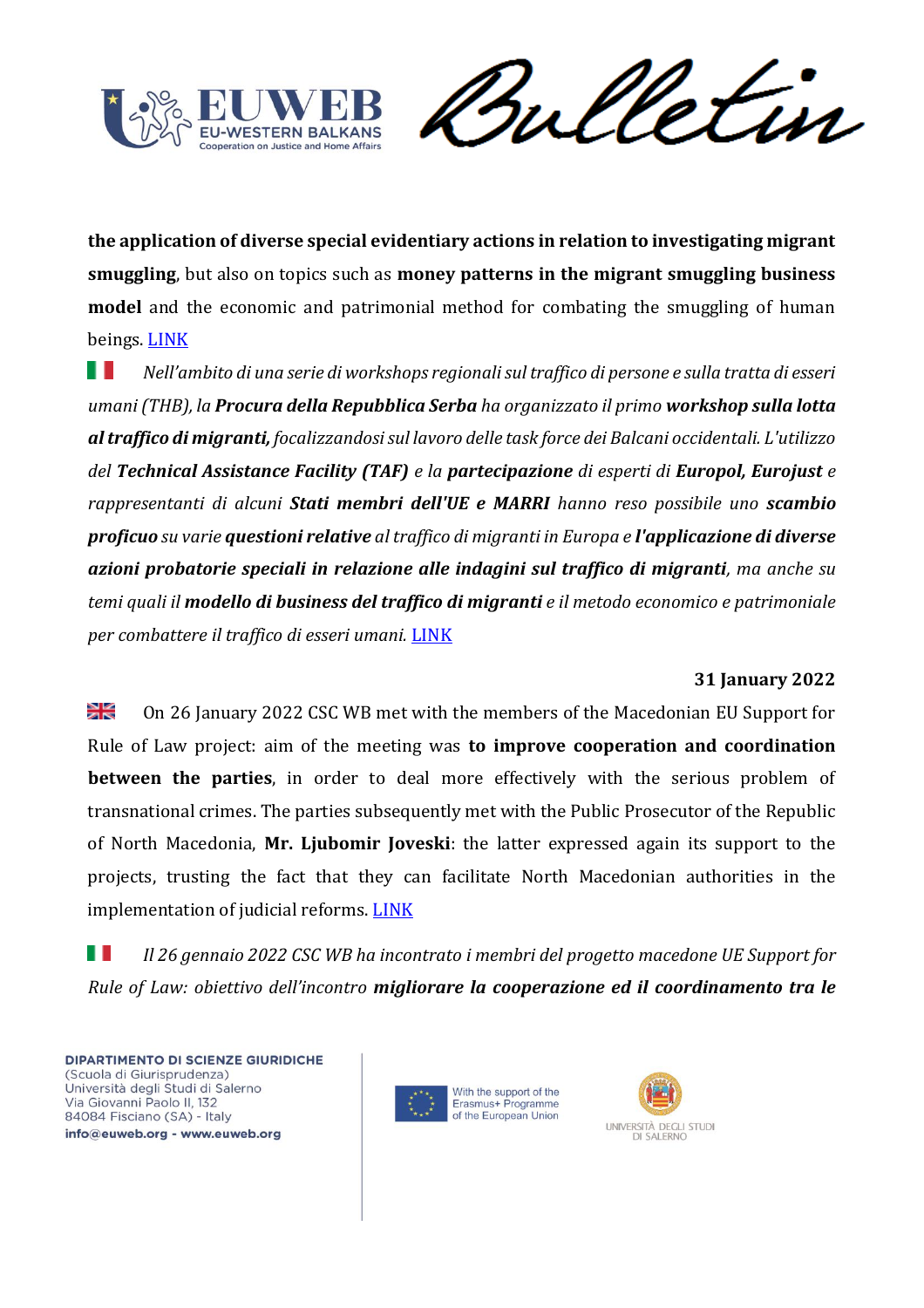



*parti, per poter affrontare più efficacemente il grave problema legato alla criminalità organizzata transfrontaliera. Successivamente le parti hanno incontrato il procuratore della Repubblica di Macedonia del Nord Ljubomir Joveski: quest'ultimo ha nuovamente espresso il proprio sostegno ai progetti, confidando nel fatto che essi possano facilitare il compito delle autorità della Macedonia del Nord nell'attuazione delle riforme nel settore giudiziario.* [LINK](https://cscwb.info/2022/01/31/csc-wb-meets-eu-support-for-rule-of-law-project-and-the-public-prosecutor-of-north-macedonia/)

## **20 January 2022**

≫l⊠ On 19 January 2022, **a collaborative police operation by the Italian, Albanian and Greek law enforcement forces** led to the implementation of **47 personal precautionary measures** against an organised criminal group. The latter was specialised in the trafficking of migrants from the Middle-East, who were smuggled illegally to southern Italy and other EU countries. The Albanian team of "Countering Serious Crime in the Western Balkans - IPA 2019 Project" has provided essential support for the collaboration in order to achieve a positive result. [LINK](https://cscwb.info/2022/01/20/csc-wb-contributes-to-seizure-of-1530-firearms/)

ш *Il 19 gennaio 2022 un'operazione di polizia svolta in collaborazione da parte delle forze di sicurezza italiane, albanesi e greche nei rispettivi paesi ha portato all'esecuzione di 47 misure cautelari personali nei confronti di un gruppo criminale. Quest'ultimo era specializzato nel traffico di migranti provenienti dal Medio-Oriente, i quali venivano portati illegalmente verso l'Italia meridionale ed altri paesi dell'UE. Il team albanese di "*Countering Serious Crime in the Western Balkans - IPA 2019 Project*" ha fornito un supporto essenziale affinché la collaborazione potesse raggiungere un esito positivo.* [LINK](https://cscwb.info/2022/01/20/csc-wb-contributes-to-seizure-of-1530-firearms/)

#### **29 December 2021**

≱ছ As part of the **second SEPCA General Assembly**, the member countries of the Association met in Montenegro to analyze the future activities to be undertaken for **further** 



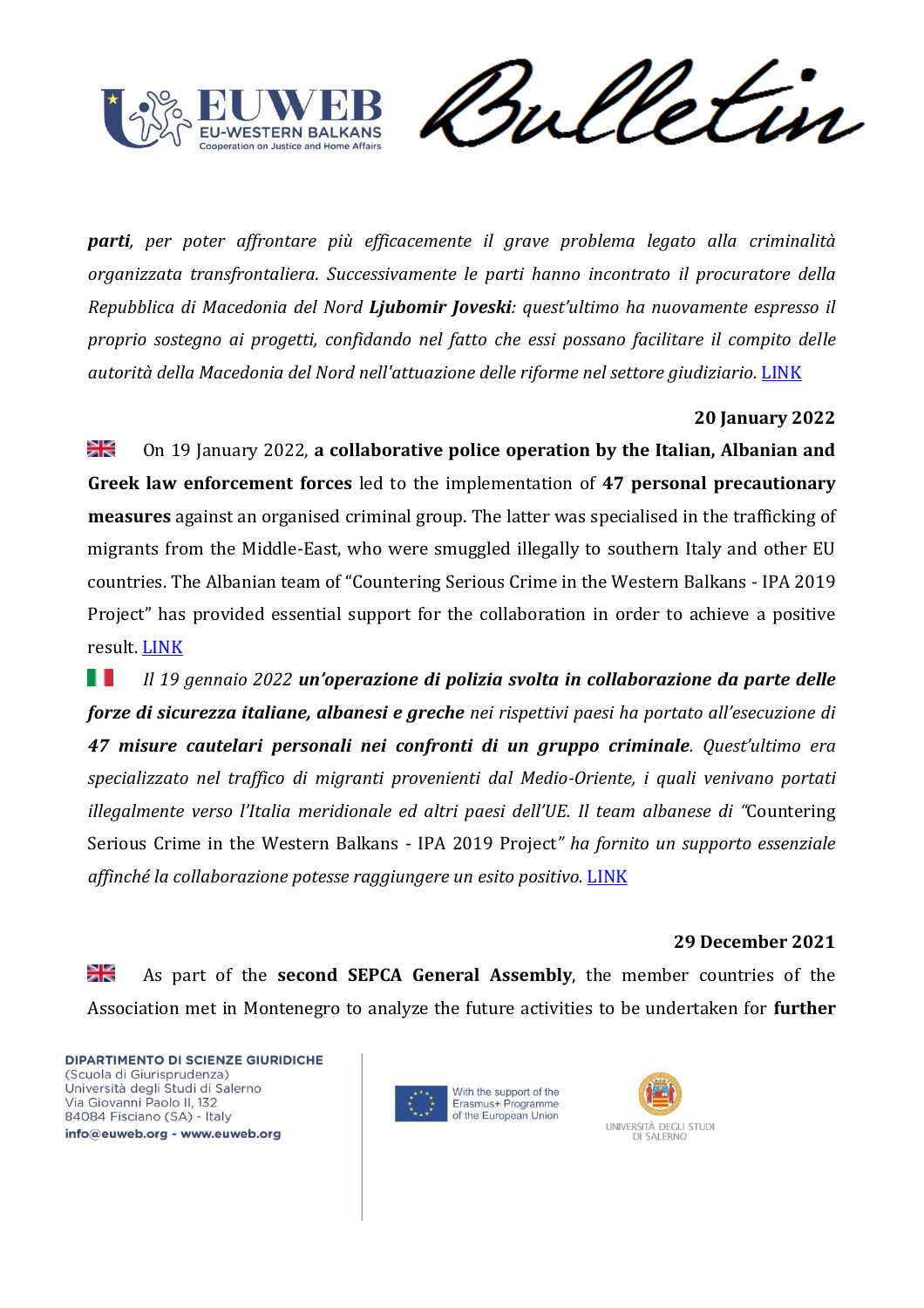

Vetin rul

**development of SEPCA in 2022**. Among the decisions taken within the Assembly, it was considered to **strengthen the cooperation between SEPCA and CSC WB** as **SEPCA will be present in EMPACT 2022+** to **help identifying and dismantling high-risk criminal networks** in the European Union. [LINK](https://cscwb.info/2021/12/29/sepca-2nd-general-assembly-strenghtening-the-cooperation-between-csc-wb-and-sepca/)

ш *Nell'ambito della seconda Assemblea Generale SEPCA, i paesi membri dell'Associazione si sono riuniti in Montenegro con l'obiettivo di analizzare le future attività da intraprendere per l'ulteriore sviluppo della SEPCA nel 2022. Tra le decisioni prese all'interno dell'Assemblea, si è considerato di rafforzare la cooperazione tra SEPCA e CSC WB dal momento che SEPCA sarà presente in EMPACT 2022+ per contribuire all'identificazione e allo smantellamento delle reti criminali ad alto rischio presenti nell'Unione europea.* [LINK](https://cscwb.info/2021/12/29/sepca-2nd-general-assembly-strenghtening-the-cooperation-between-csc-wb-and-sepca/)

#### **28 December 2021**

질은<br>제주 Time to take stock for Albania: in the report entitled **"Lessons learned from the justice reform in Albania"** (published through the network "**WB2EU**") the focus is on Tirana's significant progress in the reorganization of the judiciary system and the attempt to establish a new constitution under the **forthcoming application for EU membership**. Despite progress, however, there is a need to further improve state structures and the selection of administrative staff, in order to eradicate corruption and encourage citizens' participation. The report is published periodically as part of the "WB2EU" project, which aims to create thinktanks which will be crucial **for the process of enlargement and Europeanisation of the region in the coming years.** [LINK](https://europeanwesternbalkans.com/2021/12/28/policy-brief-the-lessons-of-the-justice-reform-in-albania-can-be-applied-to-other-wb-countries/)

Ш *Tempo di bilanci per l'Albania: nel report intitolato "Lessons learned from the justice reform in Albania" (pubblicato attraverso il network "WB2EU") viene posto il focus sui notevoli* 



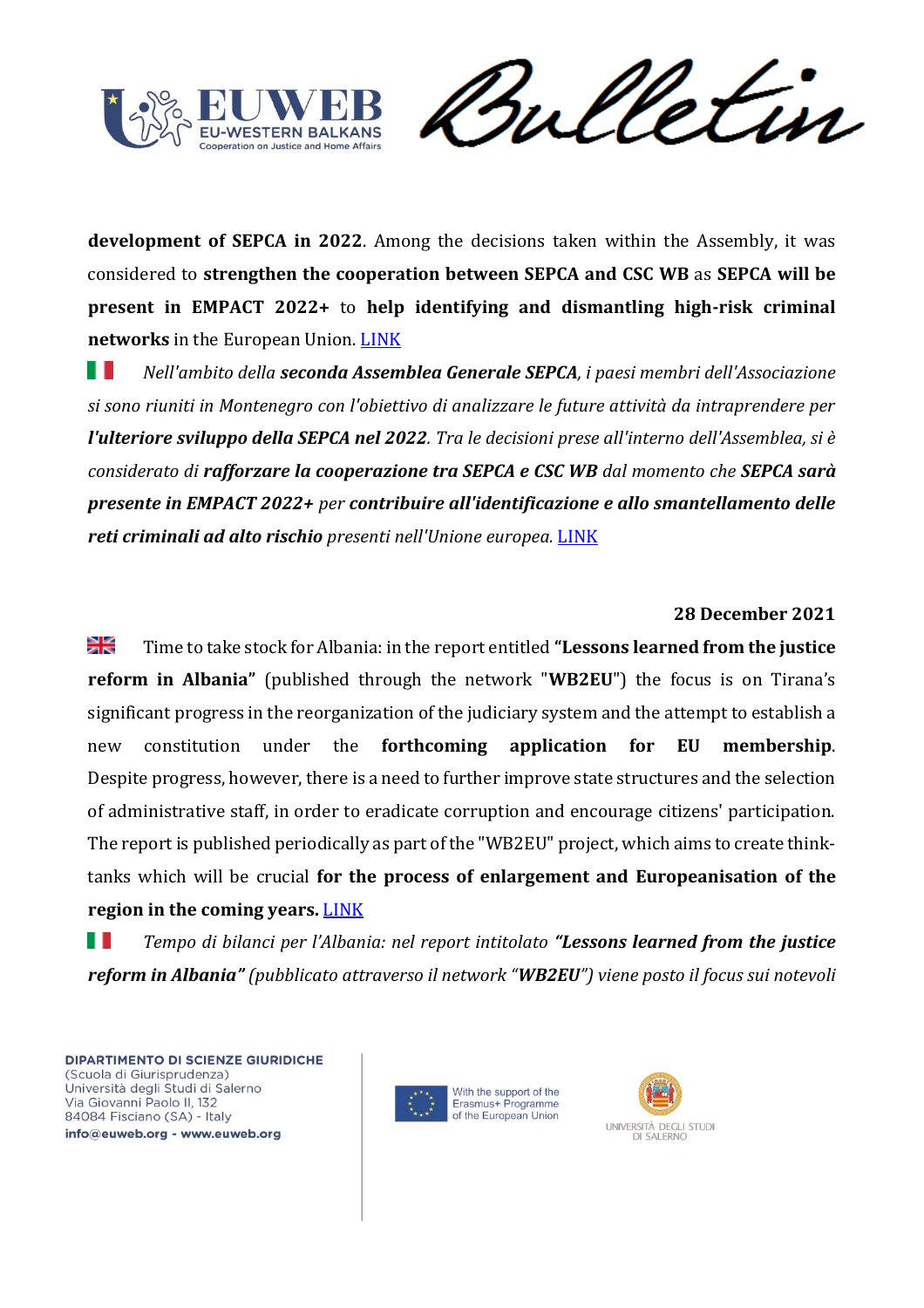

weletin

*progressi di Tirana per quanto concerne la riorganizzazione della magistratura e il tentativo di istituire una nuova costituzione in virtù della prossima richiesta d'adesione all'UE. Nonostante i progressi però, viene riportata la necessità di dover migliorare ulteriormente le strutture statali e la selezione del personale amministrativo, in modo tale da sradicare la corruzione e favorire la partecipazione dei cittadini. Il report viene pubblicato periodicamente nell'ambito del progetto "WB2EU", il quale mira alla creazione di* think-tanks *i quali saranno determinanti per il processo di allargamento e di europeizzazione della regione nei prossimi anni.* [LINK](https://europeanwesternbalkans.com/2021/12/28/policy-brief-the-lessons-of-the-justice-reform-in-albania-can-be-applied-to-other-wb-countries/)

### **22 December 2021**

≱≼ **The Ministry of Interior of Serbia** organized the **workshop** "Enhancing practical knowledge necessary for detection and deactivation of illegal laboratories for the production of psychoactive substances and precursors" as part of the **Countering Serious Crime in the Western Balkans - IPA 2019 project**. The **participation of 25 members** of the police forces from Bosnia and Herzegovina, North Macedonia and Montenegro in the workshop marks **a time of high training** and an **opportunity for further cooperation** to develop a common and joint **response to the existence of illegal laboratories and drug smuggling** in the Balkans. [LINK](https://cscwb.info/2021/12/22/workshop-detection-and-deactivation-of-illegal-laboratories/)

ш *Il Ministero degli Interni della Serbia ha organizzato il workshop "*Enhancing practical knowledge necessary for detection and deactivation of illegal laboratories for production of psychoactive substances and precursors*" nell'ambito del progetto Countering Serious Crime in the Western Balkans – IPA 2019. La partecipazione di 25 membri delle forze di polizia provenienti dalla Bosnia ed Erzegovina, Macedonia del Nord e dal Montenegro al workshop segna un momento di alta formazione, ma allo stesso tempo un'opportunità di stretta* 



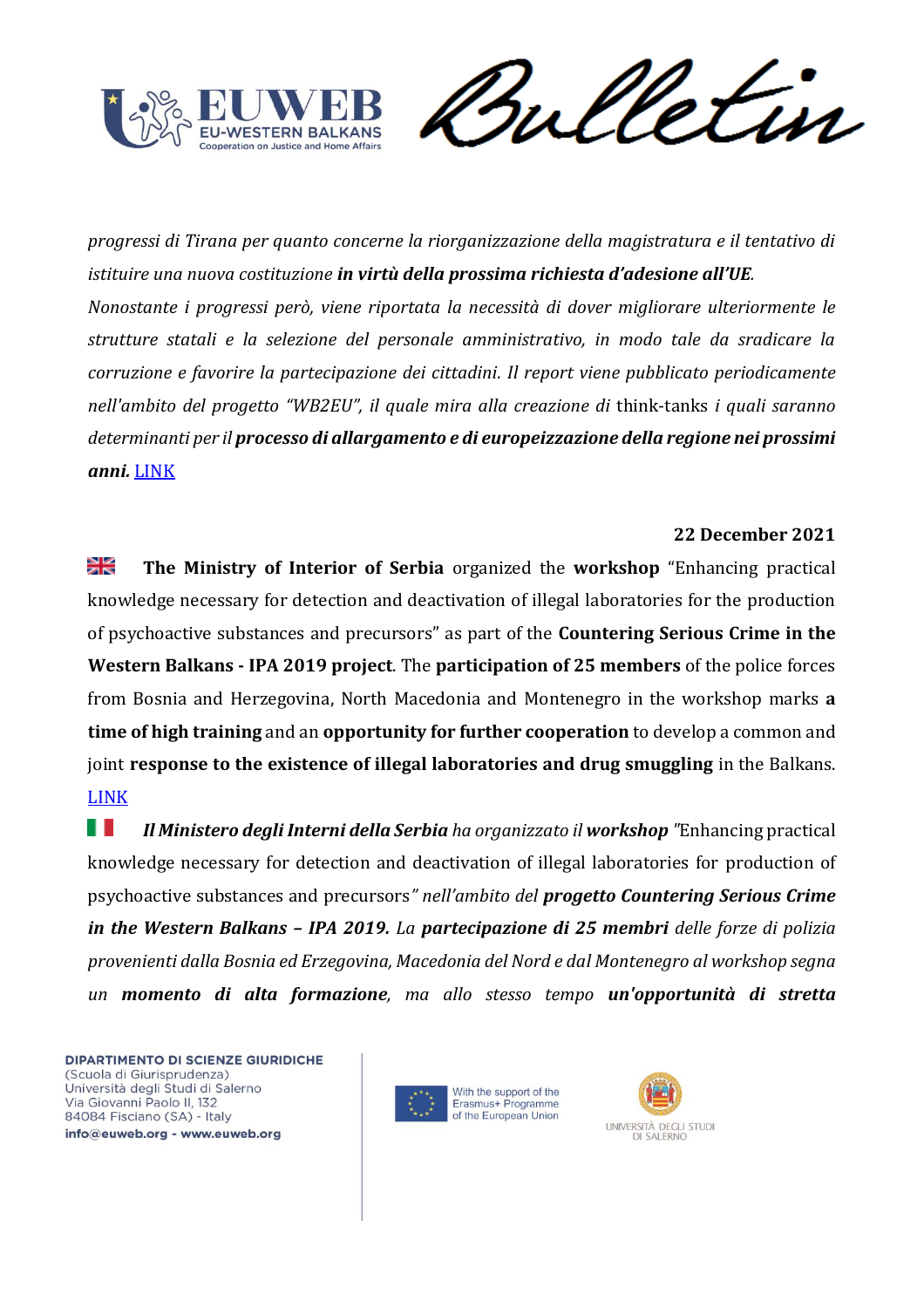

meletin

*cooperazione con l'obiettivo di sviluppare una risposta comune e congiunta all'esistenza di laboratori illegali e al traffico di droga nella regione dei Balcani. [LINK](https://cscwb.info/2021/12/22/workshop-detection-and-deactivation-of-illegal-laboratories/)*

### **15 December 2021**

≫l⊠<br>≫l On 15 December 2021, **the European Parliament** adopted a **resolution on Cooperation on the fight against organised crime in the Western Balkans** in order to step up its **support against organized crime and stimulate the transformation of the national institutions** of the candidate countries. Indeed, despite **the results obtained** so far in the fight against the production and trafficking of drugs, human trafficking or even the smuggling of cigarettes and firearms thanks to **Eurojust, Europol, Frontex and the European Public Prosecutor's Office cooperation**, additional efforts are needed for **potential integration of the Western Balkan countries** into the **European Union**. [LINK](https://www.europarl.europa.eu/doceo/document/TA-9-2021-0506_EN.html)

ш *Il 15 dicembre 2021, il Parlamento europeo ha adottato una risoluzione sulla cooperazione per la lotta alla criminalità organizzata nei Balcani occidentali con lo scopo di intensificare il proprio sostegno contro la criminalità organizzata e di stimolare la trasformazione delle istituzioni nazionali dei paesi candidati. Effettivamente, nonostante i risultati ottenuti fino ad adesso nella lotta alla produzione e al traffico di droga, al traffico degli esseri umani o ancora al contrabbando di sigarette ed armi da fuoco ottenuti tramite la cooperazione con Eurojust, Europol, Frontex e la Procura europea, c'è ancora molto da fare specialmente in vista di una possibile integrazione dei Paesi dei Balcani occidentali al seno dell'Unione Europea.* [LINK](https://www.europarl.europa.eu/doceo/document/TA-9-2021-0506_EN.html)

DIPARTIMENTO DI SCIENZE GIURIDICHE (Scuola di Giurisprudenza) Università degli Studi di Salerno Via Giovanni Paolo II, 132 84084 Fisciano (SA) - Italy info@euweb.org - www.euweb.org

With the support of the Erasmus+ Programme of the European Union

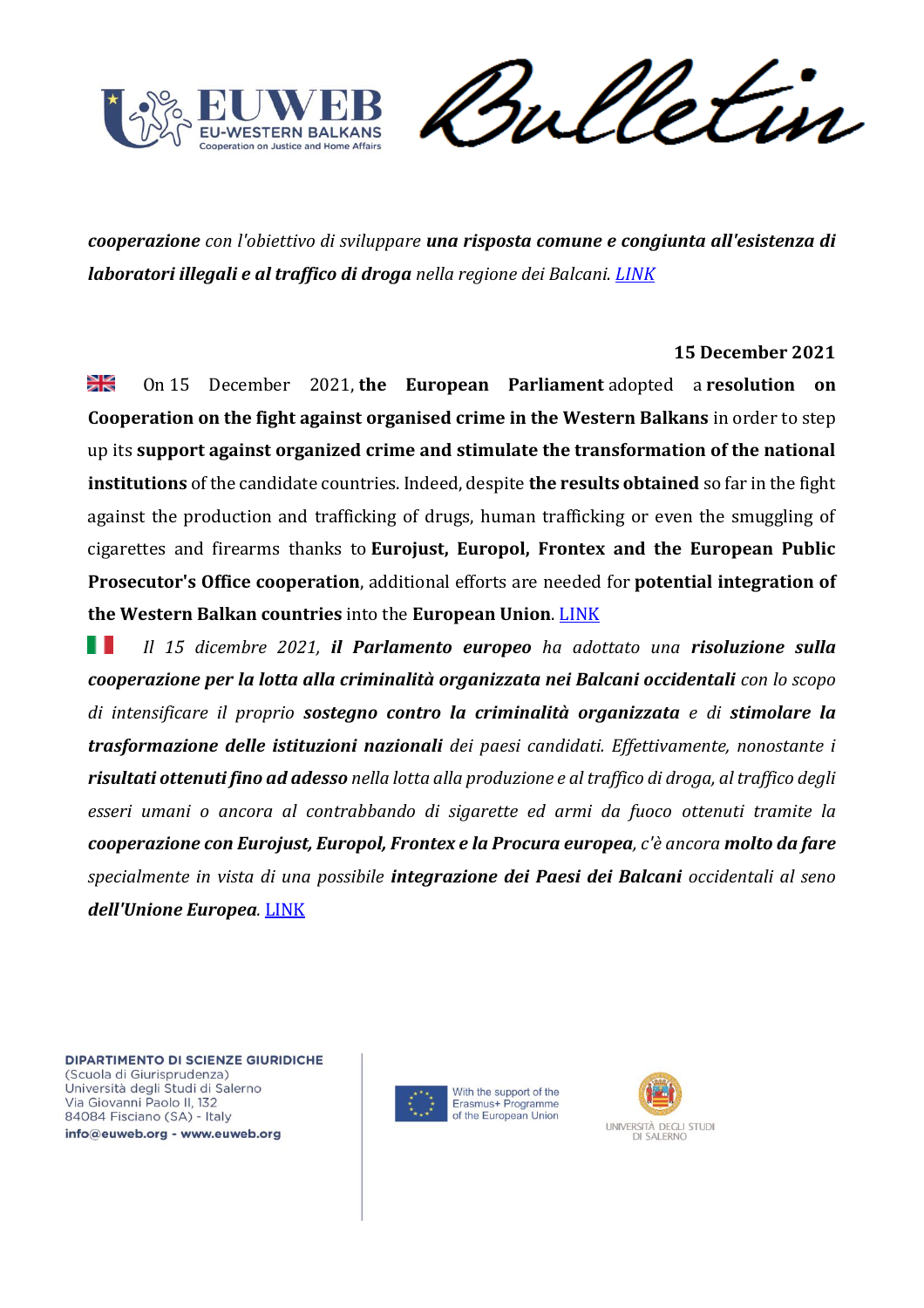

etin rul

### **9 December 2021**

≫i<br>Xi On Wednesday, December 8, a **Serbian citizen** was **arrested** at the border crossing between Serbia and Kosovo by the Kosovar police **on charges of committing war crimes against civilians during the Kosovo war.** Following this arrest, **Drita Hajdari**, head of the Kosovo Special Prosecutor's Office, **invoked the difficulties of handling war crimes cases** given the considerable number of cases to be judged, the **limited resources available to the prosecution and the lack of legal cooperation with Serbia**. However, through the new amendment of the **Kosovar Penal code**, it is now possible for the special court to **efficiently try suspects** who are not living on Kosovar soil. [LINK](https://balkaninsight.com/2021/12/09/kosovo-arrests-serbian-citizen-for-war-crimes-on-border/)

ш *Mercoledì 8 dicembre un cittadino serbo è stato arrestato al valico di frontiera tra Serbia e Kosovo dalla polizia kosovara con l'accusa di aver commesso crimini di guerra contro civili durante la guerra del Kosovo. A seguito di quest'arresto, Drita Hajdari, capo dell'Ufficio del procuratore speciale del Kosovo, ha invocato le difficoltà legate al trattamento dei casi di crimini di guerra in considerazione dell'elevato numero di casi, delle limitate risorse a disposizione dall'accusa e della mancanza di cooperazione legale con la Serbia, che rallenta il trattamento dei casi. Tuttavia, attraverso la nuova modifica del Codice penale kosovaro, è ora possibile per il tribunale speciale processare più facilmente i sospetti che non sono presenti sul suolo kosovaro.* [LINK](https://balkaninsight.com/2021/12/09/kosovo-arrests-serbian-citizen-for-war-crimes-on-border/)

#### **22 November 2021**

꾉뚡 During the High-Level Meeting on the appraisal of the **Global Plan of Action to Combat Human Trafficking** on November 22, the **President of the General Assembly**, Abdulla Shahid, **reaffirmed the inhuman nature** of this crime. Despite the existence of preventive actions operated by the United Nations, it is highlighted how the **Covid-19 pandemic has intensified the presence of factors that fuel human trafficking**, and for this reason, the President himself encouraged the Member States to collaborate with the victims in order to



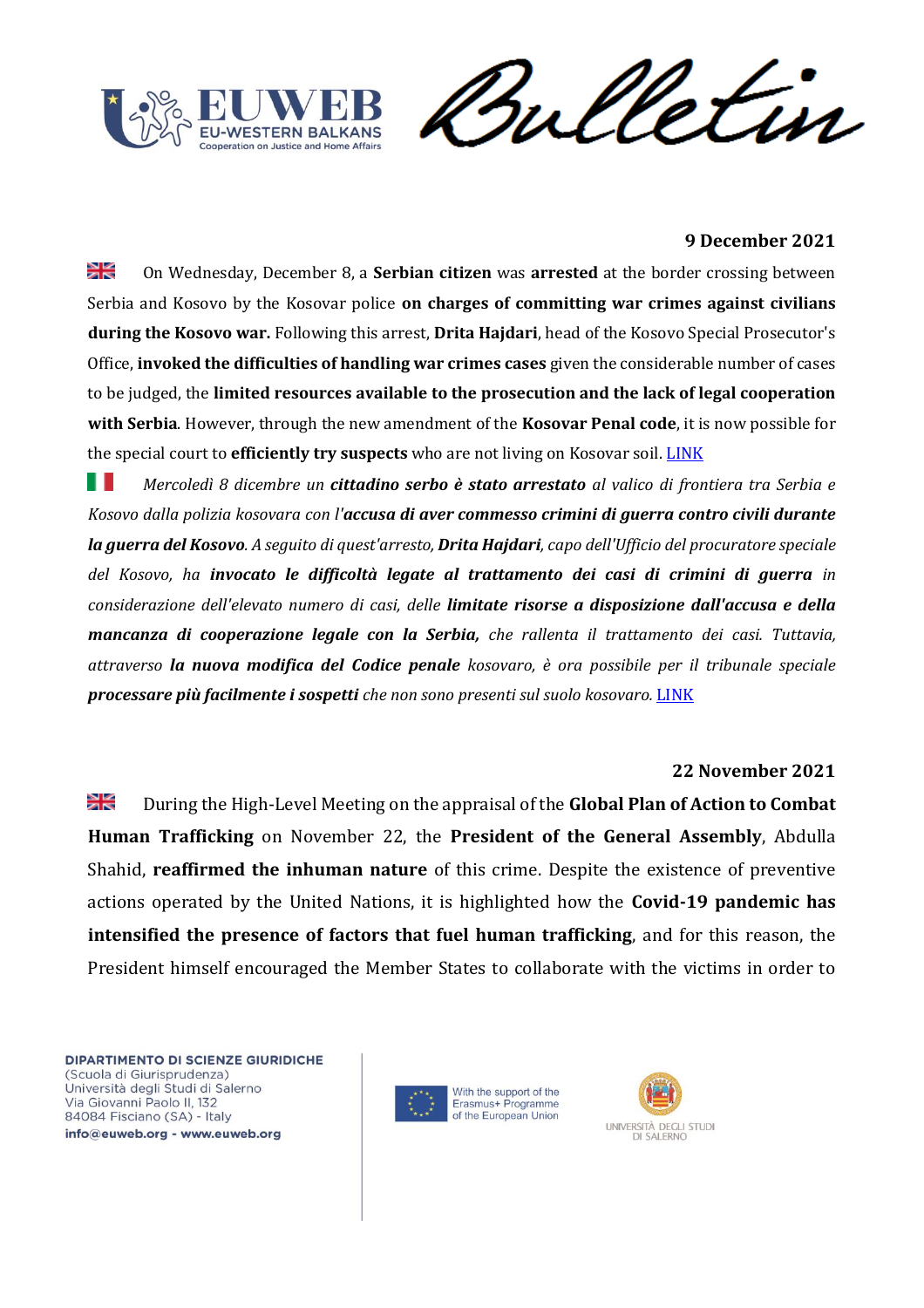

Sulletin

**intensify the prevention and response** to human trafficking and the **access to justice for the victims**. [LINK](https://news.un.org/en/story/2021/11/1106292)

. . *Durante la riunione sull'analisi del Piano d'azione globale per combattere il traffico degli esseri umani del 22 novembre, il Presidente dell'Assemblea Generale Abdulla Shahid ha riaffermato la natura disumana di questo crimine. Nonostante l'esistenza di azioni preventive operate dalle Nazioni Unite, è stato messo in evidenza come la pandemia di Covid-19 abbia intensificato la presenza di fattori che contribuiscono ad alimentare il traffico di esseri umani e ad incitare gli Stati Membri a collaborare con le vittime per poter intensificare la prevenzione e la risposta al fenomeno, permettendo di conseguenza un miglioramento d'accesso alla giustizia per le vittime.* [LINK](https://news.un.org/en/story/2021/11/1106292)

#### **18 November 2021**

≱≼ On 4 November 2021, **two experts from the European Counter-Terrorism Center** took part in the counter-terrorism workshop held in North Macedonia with **the aim of sharing with Macedonian institutions the counter-terrorism techniques applied by Europol's ECTC**. After presenting the national competencies of counter-terrorism and the evolution of the latter thanks to the reform of the national security services in the country, **the head of the Macedonian CT police department** and the other participants stressed **the importance of cooperation between North Macedonia and Europol** in the fight against national and international terrorist acts. [LINK](https://cscwb.info/2021/11/18/macedonian-institutions-advantages-of-cooperation-with-europol-in-the-fight-against-terrorism/)

ш *Il 4 novembre 2021, due esperti del centro antiterrorismo europeo hanno preso parte al workshop contro il terrorismo tenutosi nella Macedonia del Nord con l'obiettivo di condividere con le istituzioni macedoni le tecniche di lotta al terrorismo applicate dall' ECTC di Europol. Dopo aver presentato le competenze nazionali nella lotta al fenomeno e l'evoluzione di* 



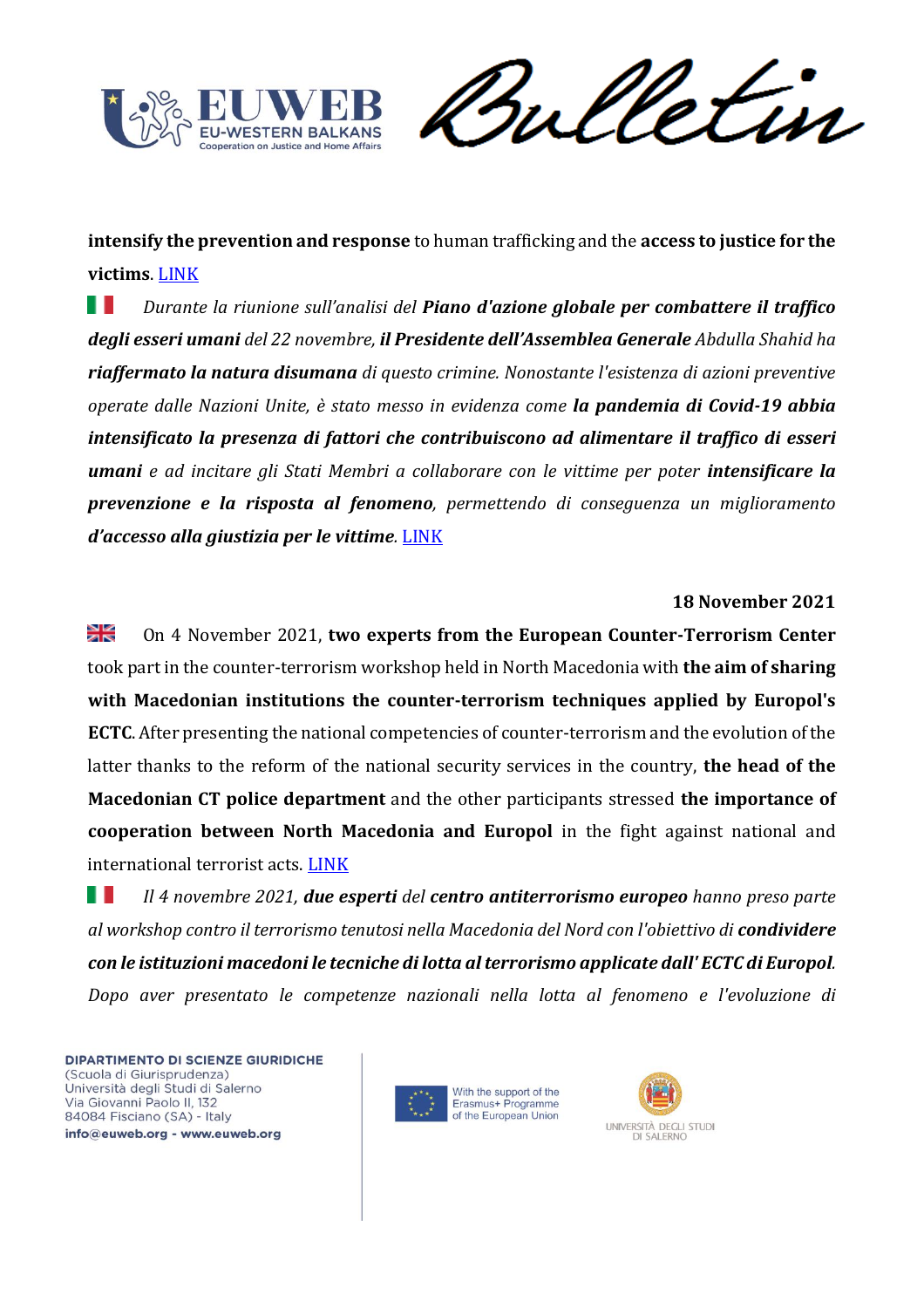

*quest'ultime grazie alla riforma dei servizi di sicurezza nazionale nel Paese, il capo del dipartimento di polizia dell'antiterrorismo macedone e gli altri partecipanti hanno sottolineato l'importanza della cooperazione tra la Macedonia del Nord ed Europol nella lotta agli atti terroristici nazionali e internazionali.* [LINK](https://cscwb.info/2021/11/18/macedonian-institutions-advantages-of-cooperation-with-europol-in-the-fight-against-terrorism/)

#### **18 November 2021**

浸 During the **meetings** organized by the **Skanderberg Group**, Italy, Albania and Kosovo cooperated with the aim of **sharing information for the prevention and fight against terrorism** both in the Balkans and in the member states of Europe. The exchange of information, facilitated by the existence of the Countering Serious Crime in the Western Balkans project, allowed the **Italian authorities to arrest an individual accused of criminal association with the aim of terrorism**. [LINK](https://cscwb.info/2021/11/18/csc-wb-countering-terrorism-one-person-arrested-by-italian-police/)

ш *Nel corso delle riunioni organizzate dallo Skanderberg Group, l'Italia, l'Albania ed il Kosovo hanno cooperato al fine di condividere informazioni per la prevenzione ed il contrasto al terrorismo sia nei Balcani che negli Stati membri dell'Europa. Lo scambio di informazioni, facilitato dall'esistenza del progetto* Countering Serious Crime in the Western Balkans*, ha permesso alle autorità italiane di arrestare un individuo imputato di associazione a delinquere con finalità di terrorismo.* [LINK](https://cscwb.info/2021/11/18/csc-wb-countering-terrorism-one-person-arrested-by-italian-police/)

## **27 October 2021**

꼭 *Cross-border cooperation between the Albanian, Italian and Kosovar police forces and judicial authorities led to the identification of a container containing approximately 400 kg of cocaine which arrived in Kosovo from the port of Gioia Tauro. Their contribution in sharing relevant evidence for the trial has allowed the institution of operational meetings between the* 



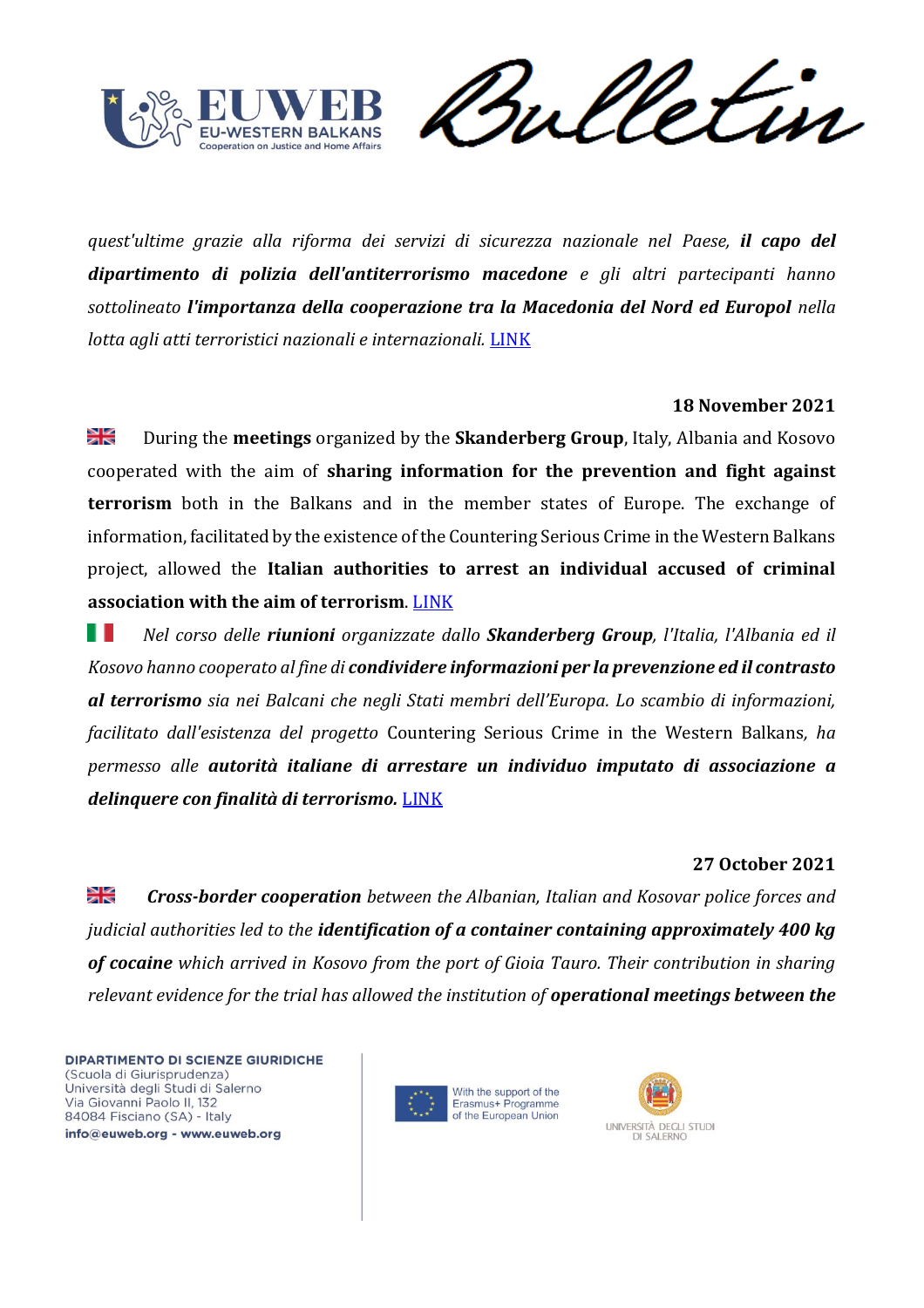

Sulletin

*various law enforcement agencies, which ended with the intent to establish continuous cooperation between Kosovo and Italy to ensure a safe environment for the citizens of the Western Balkans and Europe.* [LINK](https://cscwb.info/2021/10/27/a-cross-border-operation-between-kosovo-albania-and-italy-results-in-the-seizure-of-400-kg-of-cocaine/)

ш *Una cooperazione transfrontaliera tra le autorità giudiziarie e le forze di polizia albanesi, italiane e kosovare ha portato all'identificazione di un container contenente all'incirca 400 kg di cocaina arrivato in Kosovo dal Porto di Gioia Tauro. Il contributo della Guarda di Finanza italiana, delle autorità albanesi e kosovare e dei rappresentati del Countering Serious Crime (CSC WB) nella condivisione di prove rilevanti per il processo, ha permesso l'organizzazione di riunioni operative tra le diverse forze dell'ordine terminate con l'intento di istituire una continua cooperazione tra Kosovo ed Italia per garantire un ambiente sicuro per i cittadini dei Balcani occidentali e dell'Europa.* [LINK](https://cscwb.info/2021/10/27/a-cross-border-operation-between-kosovo-albania-and-italy-results-in-the-seizure-of-400-kg-of-cocaine/)

#### **15 October 2021**

≱ছ As a part of **the national workshop on Western Balkan's awareness of the EU Policy Cycle - EMPACT**, representatives of the law enforcement agencies in the Republic of North Macedonia contributed to developing **multi-institutional cooperation** to fight organized crime. The meeting with experts from **Europol, the Spanish, Italian and Bulgarian police** allowed a fruitful exchange of experiences and future objectives regarding the **EU priorities for the fight against organized and serious international crime** and the **EMPACT related funding opportunities** available to the Western Balkan countries. [LINK](https://cscwb.info/2021/10/15/macedonian-law-enforcement-practitioners-dig-deeper-into-empact/)

. . *Nell'ambito del workshop nazionale sulla sensibilizzazione dei Balcani occidentali all'EU Policy Cycle – EMPACT, i rappresentanti delle forze dell'ordine della Repubblica della Macedonia del Nord hanno contribuito allo sviluppo di una cooperazione multi-istituzionale per combattere la criminalità organizzata. L'incontro con esperti di Europol, della Polizia* 



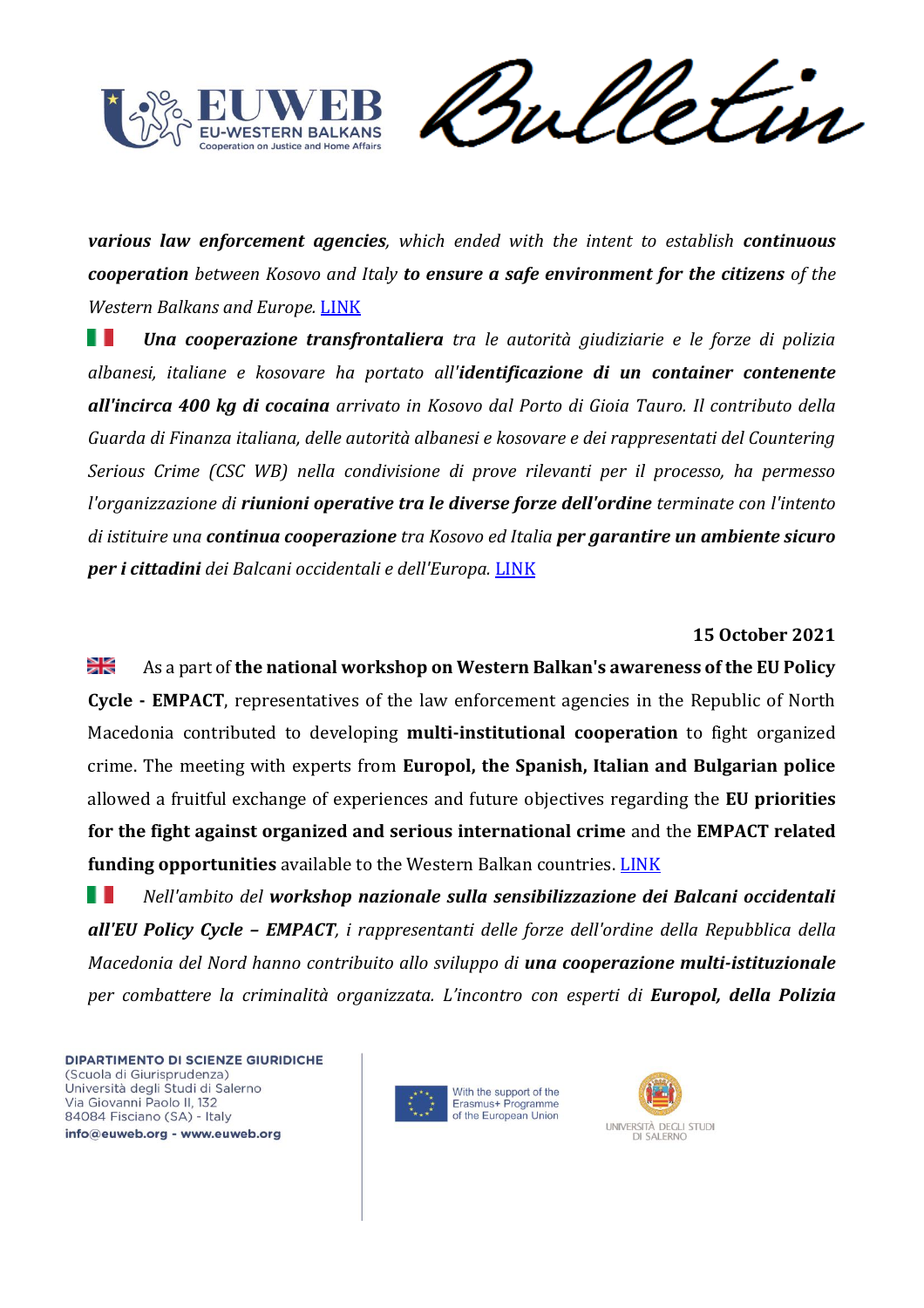

weletin

*Spagnola, Italiana e Bulgara ha permesso uno scambio proficuo di esperienze e obiettivi futuri riguardanti le priorità dell'UE per la lotta alla criminalità organizzata e le forme gravi di criminalità, ma anche le opportunità di finanziamento relative a EMPACT disponibili per i paesi dei Balcani occidentali.* [LINK](https://cscwb.info/2021/10/15/macedonian-law-enforcement-practitioners-dig-deeper-into-empact/)

### **15 September 2021**

질 K A **Macedonian citizen wanted for a robbery case happened at the end of 2013**, and for whom he had been sentenced to five years in prison, was arrested **in Hamburg (Germany**) on 10 September 2021 by the local police while he was buying drugs. **He was also wanted in Macedonia because of a multitude of crimes (theft, possession of drugs and acts of violence)**, whose sentences amounted to a total of 7 years in prison. The arrest took place thanks to the contribution of Macedonian law enforcement: the **FAST** in Skopje a month earlier, thanks to the mediation of the **CSC WB project**, had in fact had an operational briefing with the German FAST to share information and intelligence data related to the fugitive. [LINK](https://cscwb.info/2021/09/15/high-level-cooperation-between-fast-north-macedonia-and-fast-germany/)

w *Un cittadino macedone ricercato per un caso di rapina avvenuto alla fine del 2013 e per il quale era stato condannato a cinque anni di reclusione, è stato arrestato ad Amburgo (in Germania) il 10 settembre 2021 dalla polizia locale mentre era intento ad acquistare stupefacenti. L'uomo era ricercato anche in Macedonia a causa di una moltitudine di reati (furto, possesso di droga e atti di violenza), le cui condanne ammontavano complessivamente a 7 anni di carcere. L'arresto è avvenuto grazie anche all'apporto dato dalle forze dell'ordine macedoni: il FAST di Skopje un mese prima, grazie alla mediazione del Progetto CSC WB, aveva infatti avuto un briefing operativo con il FAST tedesco per poter condividere informazioni e dati d'intelligence legate al latitante in fuga.* [LINK](https://cscwb.info/2021/09/15/high-level-cooperation-between-fast-north-macedonia-and-fast-germany/)



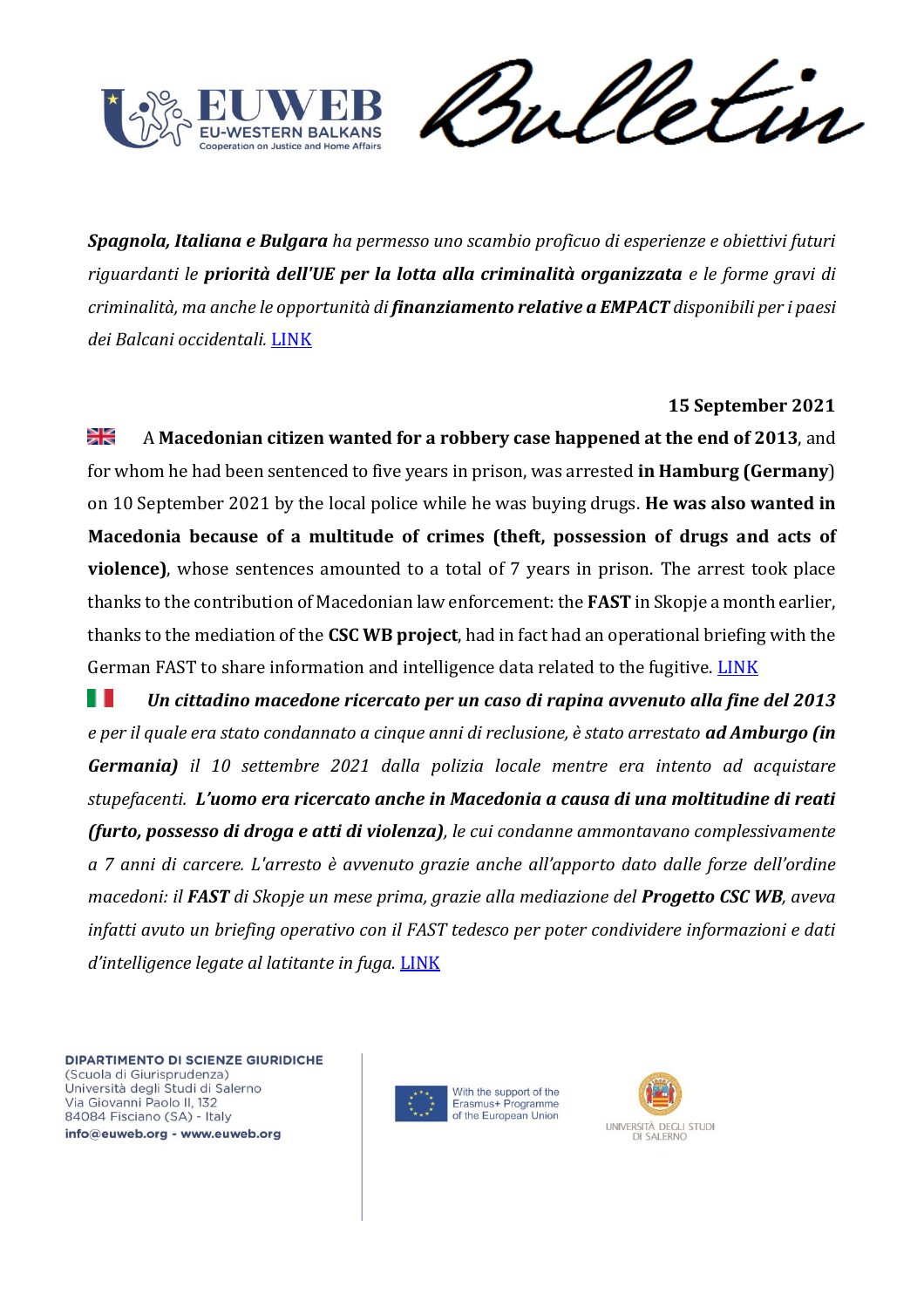



**02 September 2021**

≱≼ **On July 13th, a coordinated operation between the police forces of Spain, Germany, and Albania (with the support of EUROPOL)** has led to the arrest of more than 100 people who were part of an **Albanian crime network specialised in the production and trafficking of drugs.** Simultaneous police searches in **42 different locations in Spain** (in Tarragona, Barcelona, Girona Castellón, etc.) also led to the seizure of **51 cannabis farms and 70 thousand euros in cash**: the criminals are also accused to have diverted the supply of electricity to illegally cultivate plants. It is estimated that the stolen electricity amounts to **more than EUR 1.6 million of lost revenue from utilities.** EUROPOL has supported these investigations by facilitating the exchange of information between law enforcement agencies and by offering specialised staff so that a successful outcome could be achieved for the **operation DOBRA**; it is also important to mention the contribution of the IPA Project 2019 - "Countering Serious Crime in the Western Balkans", which made it possible for Albanian personnel to participate in the frontline on Spanish territory. [LINK](https://cscwb.info/2021/09/02/high-impact-cross-border-operation-dobra-spain/)

ш *Lo scorso 13 luglio un'operazione coordinata tra le forze dell'ordine di Spagna, Germania e Albania (con il sostegno di EUROPOL) ha portato all'arresto di oltre 100 persone le quali facevano parte di una rete criminale albanese specializzata in produzione e traffico di sostanze stupefacenti. Le perquisizioni di polizia, avvenute simultaneamente in 42 diverse località della Spagna (a Tarragona, Barcellona, Girona, Castellón, etc.) hanno portato inoltre al sequestro di 51 fattorie di cannabis e 70 mila euro in contanti: i malviventi, inoltre, sono stati accusati di aver dirottato la fornitura di energia elettrica per coltivare illegalmente le piante. Si stima che l'elettricità rubata ammonti a oltre 1,6 milioni di euro di mancati introiti delle utenze. Europol ha supportato queste indagini facilitando lo scambio di informazioni tra le forze dell'ordine ed offrendo personale specializzato affinché si potesse raggiungere un esito positivo* 



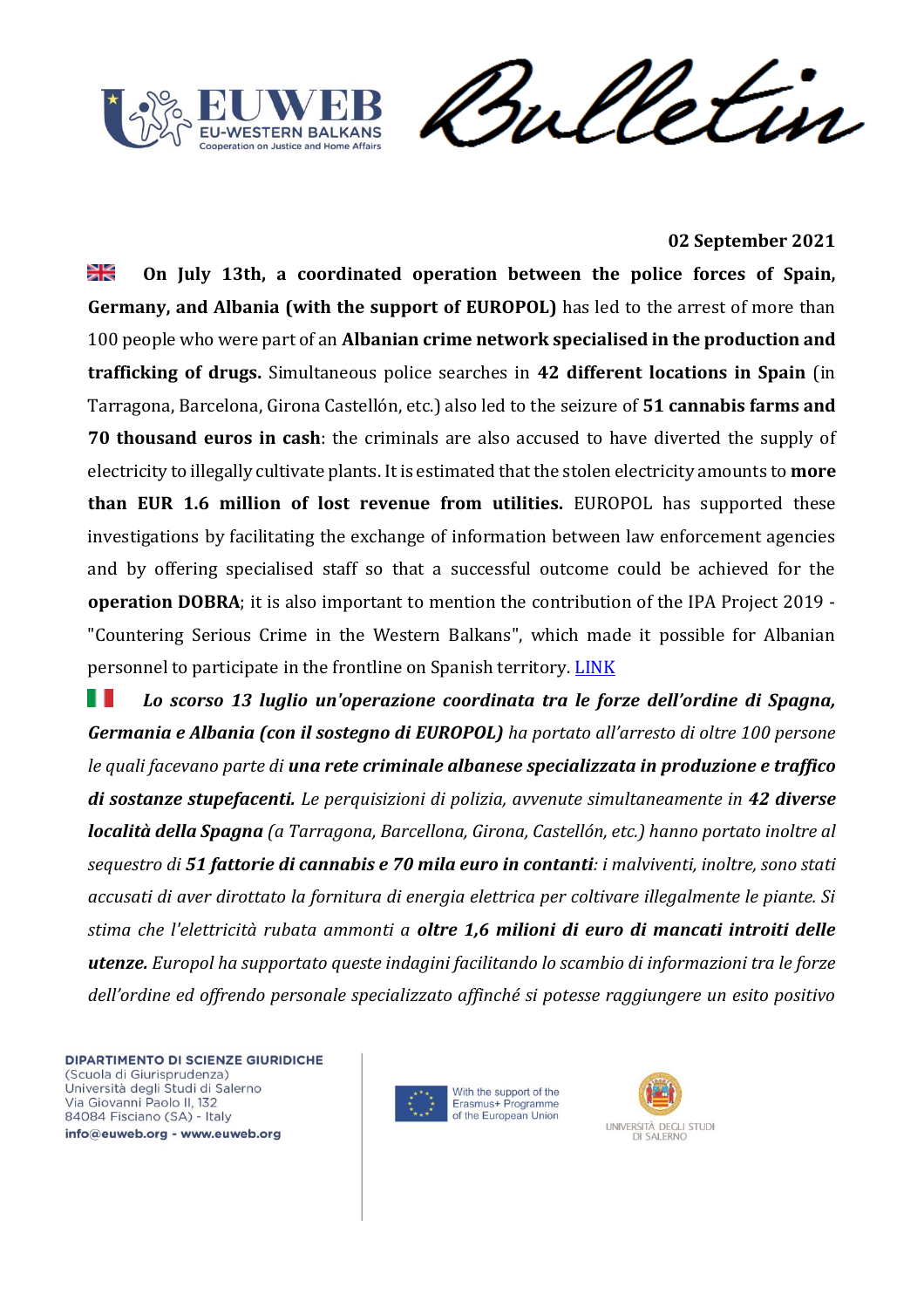

Sulletin

*per l'operazione DOBRA; è importante citare anche l'apporto da parte del Progetto IPA 2019 – "Countering Serious Crime in the Western Balkans", il quale ha reso possibile al personale albanese di partecipare in prima linea sul territorio spagnolo.* [LINK](https://cscwb.info/2021/09/02/high-impact-cross-border-operation-dobra-spain/)

#### **01 September 2021**

≫l⊠ On August 25th, **the CSC WB project organized in Pristina a meeting between representatives of the Ministry of Justice of Kosovo and North Macedonia** to promote cooperation between the two states. The meeting has led to a fruitful debate on bilateral judicial cooperation regards **judicial cooperation in criminal matters, recognition and execution of judgments and arrest warrants**; the two states also agreed to **increase the use of Joint Investigation Teams (JITs)** for case resolution. The importance of participation in the European Judicial Network (EJN and Eurojust) and the urgent need to increase cross-border networking (especially regarding cybercrime) were highlighted together with the importance of bilateral agreements on extradition and sharing of criminal records data. [LINK](https://cscwb.info/2021/09/01/macedonian-and-kosovan-ministries-of-justice-to-strengthen-legal-cooperation-in-criminal-matters/)

ш *Il 25 agosto 2021 a Pristina il Progetto CSC WB ha organizzato un incontro tra i rappresentanti dei Ministero della Giustizia del Kosovo e della Macedonia del Nord per promuovere la cooperazione tra i due stati. Il confronto ha portato ad un proficuo dibattito riguardo la cooperazione giudiziaria bilaterale per quanto concerne cooperazione giudiziaria in materia penale, riconoscimento ed esecuzione di sentenze e mandati d'arresto; i due stati inoltre hanno concordato per un maggiore utilizzo futuro di Joint Investigation Teams (JITs) per la risoluzione dei casi. È stata evidenziata l'importanza della partecipazione alla Rete Giudiziaria Europea (RGE ed EUROJUST) e l'urgenza di aumentare il networking transfrontaliero (soprattutto per quanto concerne il cybercrime) e gli accordi* 



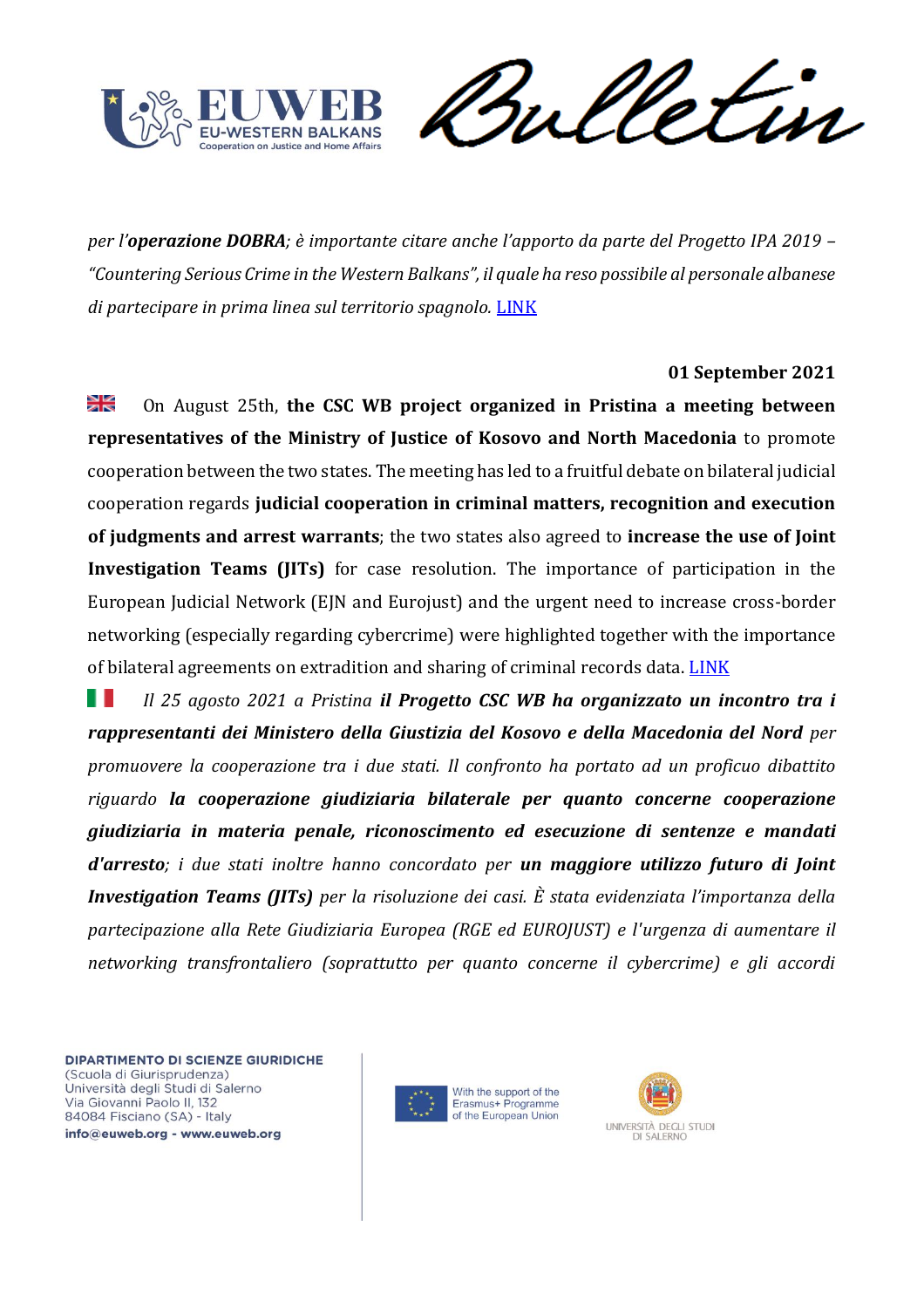

weletin

*bilaterali per quanto riguarda estradizione e condivisione di informazioni legate ai casellari giudiziali.* [LINK](https://cscwb.info/2021/09/01/macedonian-and-kosovan-ministries-of-justice-to-strengthen-legal-cooperation-in-criminal-matters/)

### **19 August 2021**

≫l⊠<br>21R On August 8, **a joint operation by Spanish law enforcement forces and the Department for Combatting Against Drug Trafficking of Montenegro** led to the dismantling of a branch of the Montenegrin Skaljari clan, which was in the Canary Islands and was specialised in the export of drugs. The raid led to the **arrest of 4 people** (including three Montenegrin citizens) **and the seizure of 408 kilograms of cocaine, nearly half a million euros in cash, a vehicle, a yacht, and equipment.** The clan, using apartments in luxurious residential neighborhoods as base of the operations, provided local markets with narcotics from the Balkan area. The local police forces received essential support from the EUROPOL agency, as well as from the Spanish embassy in Belgrade and the Albanian and Montenegrin police authorities. Also, important was the contribution of the IPA Project 2019 - "Countering Serious Crime in the Western Balkans", which organized an operational meeting between the parties **in May 2021 useful to share intelligence data related to the clan between the parties**. [LINK](https://cscwb.info/2021/08/19/seizure-of-more-than-400-kilograms-of-high-purity-cocaine-and-almost-half-a-million-eur-in-cash/)

H *L'8 agosto un'operazione congiunta da parte di forze dell'ordine spagnole e del Dipartimento per la Lotta al Traffico di Droga del Montenegro ha portato allo smantellamento di un ramo del clan montenegrino Skaljari, specializzato nell'export di droga, localizzato nelle Isole Canarie. La retata ha portato all'arresto di 4 persone (tra cui tre cittadini montenegrini) e al sequestro di 408 chilogrammi di cocaina, quasi mezzo milione di euro in contanti, un veicolo, uno yacht e diverse attrezzature. Il clan, utilizzando appartamenti in* 



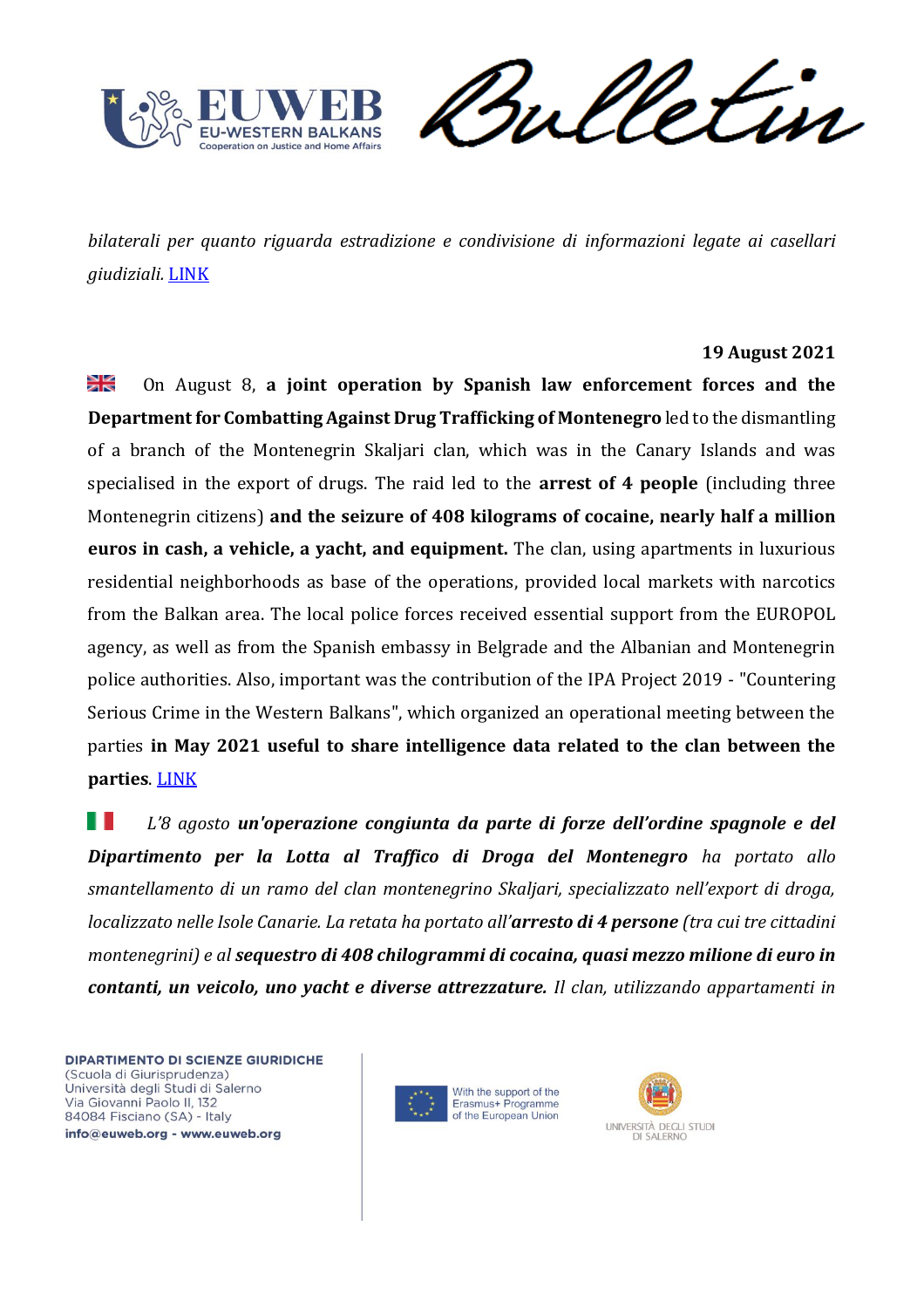

Sulletin

*lussuosi quartieri residenziali come base operativa, si occupavano di fornire i mercati locali con le sostanze stupefacenti provenienti dall'area balcanica. Le forze di polizia locali hanno ricevuto supporto essenziale da parte dell'agenzia EUROPOL, nonché dell'ambasciata spagnola a Belgrado, delle autorità di polizia albanesi e montenegrine.*

*Importante anche l'apporto da parte del Progetto IPA 2019 – "Countering Serious Crime in the Western Balkans", il quale ha organizzato una riunione operativa nel maggio 2021 al fine di condividere informazioni d'intelligence legate al clan tra le parti.* [LINK](https://cscwb.info/2021/08/19/seizure-of-more-than-400-kilograms-of-high-purity-cocaine-and-almost-half-a-million-eur-in-cash/)

## **13 July 2021**

≫l⊠<br>≫l On 8-9 July, **representatives of the Department of International Legal Cooperation of the Ministry of Justice of Macedonia (MOJ)** visited their Serbian counterparts **to deepen their bilateral cooperation in criminal matters under the leadership of the CSC WB.** Participants discussed specifically about aspects of bilateral legal cooperation such as **organisational set-up, direct cooperation in criminal matters, criminal records, and agreements with third countries.** The focus was also placed on progress **on the European Judicial Network (EJN) and EUROJUST, also praising the Joint Investigation Teams (JITS) as a useful tool for cross-border cooperation** in the fight against organized crime recognising at the same time how little is still used[. LINK](https://cscwb.info/2021/07/13/macedonian-and-serbian-ministries-of-justice-exchange-on-international-legal-cooperation-in-criminal-matters/)

. . *L'8 e il 9 luglio 2021, i rappresentanti del Dipartimento per la Cooperazione Internazionale Giuridica del Ministero della Giustizia Macedone (MOJ) hanno visitato le loro controparti serbe al fine di approfondire la loro cooperazione bilaterale in materia penale sotto la guida del CSC WB. I partecipanti hanno discusso in particolare su aspetti specifici della cooperazione legale bilaterale come assetto organizzativo, cooperazione diretta in materia penale, casellari giudiziali e accordi con paesi terzi. Il focus è stato posto anche riguardo i* 



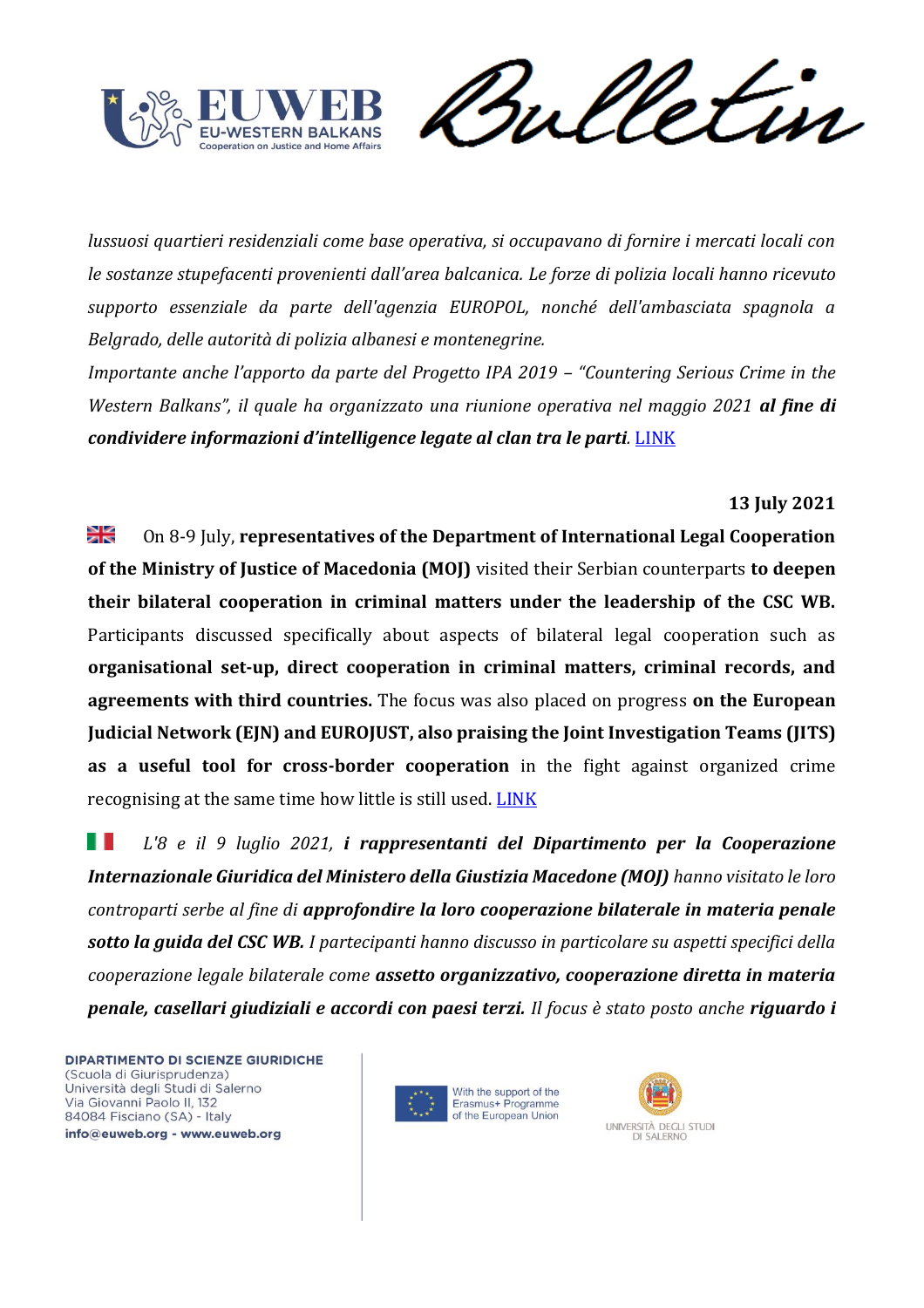

Verin W

*progressi in materia di Rete Giudiziaria Europea (RGE) ed EUROJUST, lodando inoltre le Joint Investigation Teams (JITs) in quanto strumento utile per la collaborazione transfrontaliera riguardo la lotta al crimine organizzato ma allo stesso tempo riconoscendo quanto ancora sia poco utilizzato.* [LINK](https://cscwb.info/2021/07/13/macedonian-and-serbian-ministries-of-justice-exchange-on-international-legal-cooperation-in-criminal-matters/)

### **12 July 2021**

浸 During the **joint annual review of the Cooperation Agreement between Serbia and Eurojust**, the parties recognized **its success**. In 2020, Eurojust supported a total of 65 new cases originating or concerning Serbia (an increase of 62.5% over the previous year): Belgrade involvement into the project also is rising, which aim is to increase cooperation. The President of Eurojust, **Ladislav Hamran, praised the CSC WB project and said that it made an essential contribution at both operational and strategic levels.** Serbia is not the only state that benefits from this type of cooperation: there are also Montenegro, North Macedonia, and Albania. [LINK](https://cscwb.info/2021/07/12/almost-63-increase-of-newly-registered-cases-with-serbian-involvement-at-eurojust/)

. . *Durante la revisione annuale congiunta dell'accordo di cooperazione tra Serbia ed EUROJUST, le parti hanno constatato il successo di essa. Nel 2020 EUROJUST ha sostenuto un totale di 65 nuovi casi originari o riguardanti la Serbia (con un aumento del 62,5% rispetto l'anno precedente), con un impegno da parte di quest'ultima sempre maggiore nel portare avanti la cooperazione. Lodi per quanto riguarda il Progetto CSC WB da parte del Presidente di EUROJUST, Ladislav Hamran, il quale ha affermato che esso dà un apporto essenziale sia a livello operativo che strategico. La Serbia non è l'unico stato che giova di questo tipo di collaborazione: nella lista ci sono anche Montenegro, Macedonia del Nord e Albania. [LINK](https://cscwb.info/2021/07/12/almost-63-increase-of-newly-registered-cases-with-serbian-involvement-at-eurojust/)*

**24 June 2021**



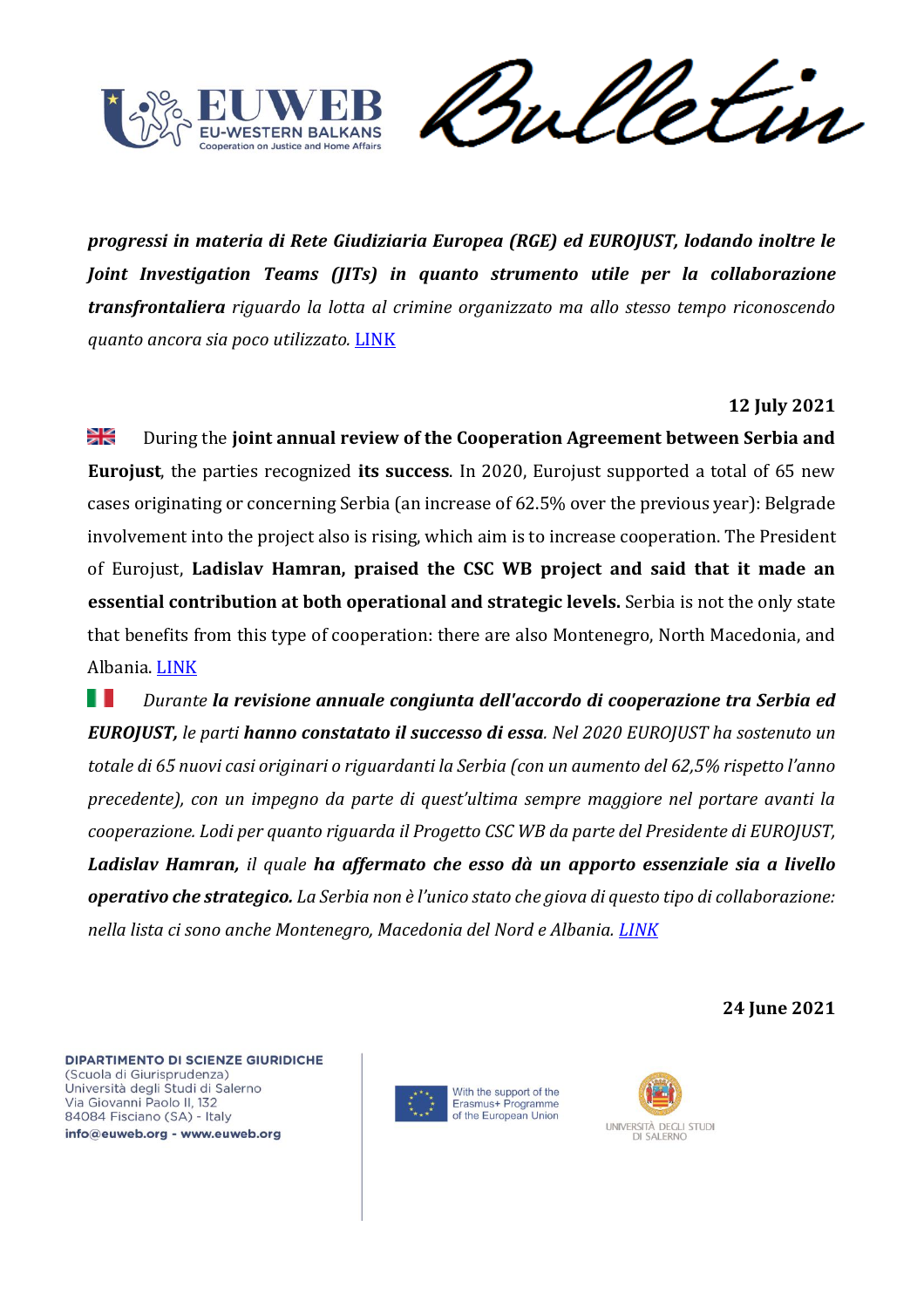

Sulletin

꼭 With the support of the CSC WB Project, **the Republic of Serbia managed to reach important bilateral agreements with the Republic of Argentina regarding the fight against transnational crimes.** After a series of negotiations which took place since 2018, agreement was reached on the incorporation into the national legislation of Serbia of three treaties signed between the contracting parties about **extradition, mutual legal assistance in criminal matters, transfer of sentenced persons and cooperation in the enforcement of penal sentences.** The advantages of these bilateral agreements do not concern only Serbia and Argentina or the neighboring countries: according to EUROPOL, drugs smuggled from South America are **mostly destinated to EU countries**; Smugglers, also, often come from the Western Balkan region and have dual citizenship (including a Serb one). [LINK](https://cscwb.info/2021/06/24/three-agreements-between-the-republic-of-serbia-and-the-argentine-republic-incorporated-into-national-legislation/)

. . *Con il supporto del Progetto CSC WB, la Repubblica Serba è riuscita a stringere importanti patti bilaterali con la Repubblica Argentina per quanto concerne la lotta ai crimini transnazionali. Dopo una serie di negoziati avvenuti fin dal 2018, si è raggiunto l'accordo riguardo l'incorporazione nella legislazione nazionale della Serbia di tre trattati siglati tra i contraenti per quanto concerne estradizione, assistenza giudiziaria in materia penale, trasferimento delle persone condannate ed esecuzione delle condanne penali. I vantaggi di tali accordi bilaterali non riguardano solo la Serbia e l'Argentina o i paesi vicini: secondo EUROPOL, la droga contrabbandata dal Sud America ha come destinazione finale i paesi dell'UE; i contrabbandieri, inoltre, provengono spesso dalla regione dei Balcani occidentali e molto spesso hanno la doppia cittadinanza (di cui una serba).* [LINK](https://cscwb.info/2021/06/24/three-agreements-between-the-republic-of-serbia-and-the-argentine-republic-incorporated-into-national-legislation/)

**18 June 2021**

≱ছ The collaboration **between the IPA Project 2019 - "Countering Serious Crime in the Western Balkans" and the Ministry of Interior of North Macedonia** continues to bear fruit.



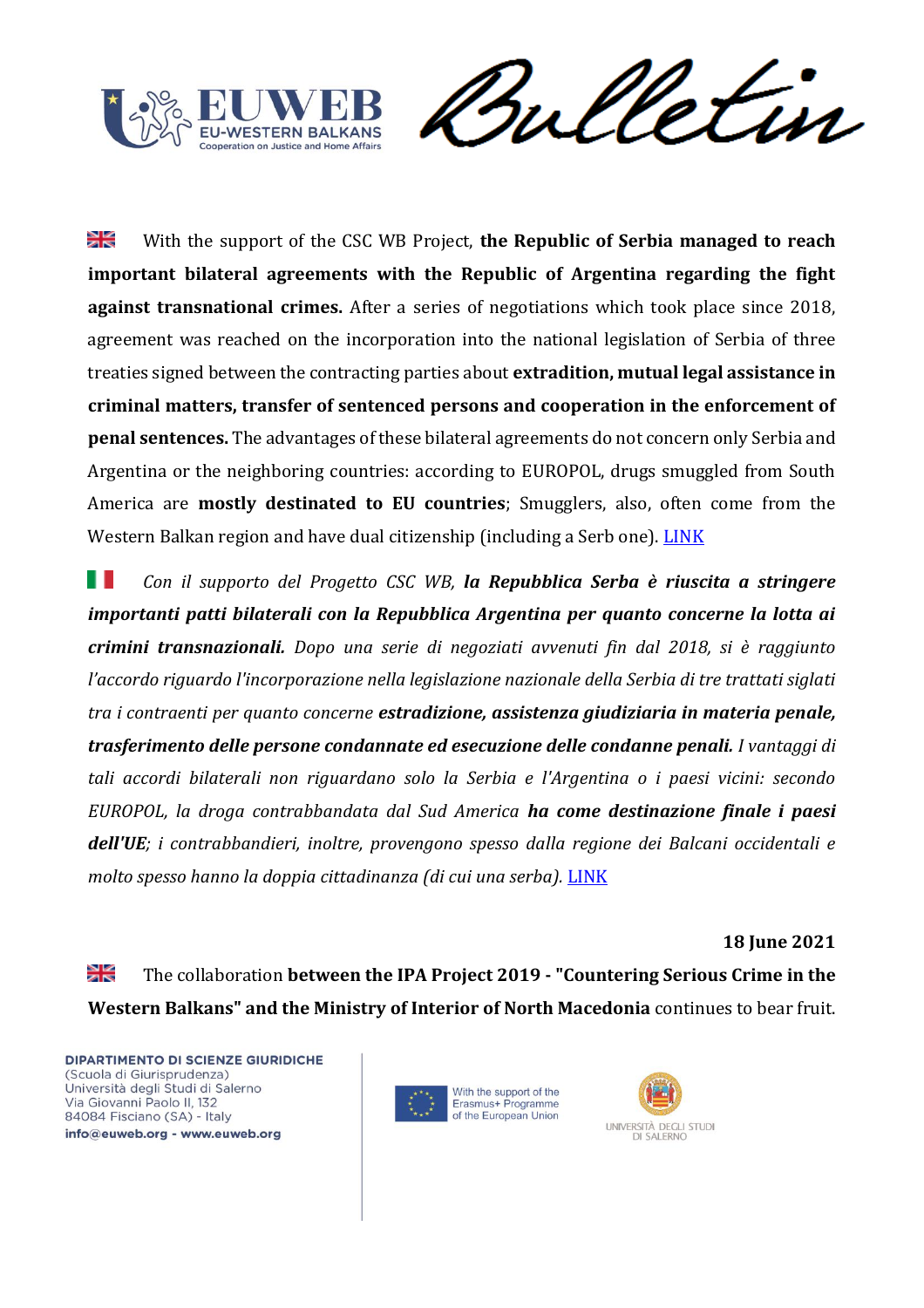

Vetin rul

After a series of indications given by the latter during briefings held from the 3 to 5 May, the Austrian Law enforcement agencies identified **three laboratories located in the suburban area of Vienna** dedicated to the massive production of marijuana. The operation led to the arrest of three people and the seizure of thousands of marijuana plants and numerous production equipment. According to the Ministry of the Interior of North Macedonia the seized drug is a special hybrid cannabis strain known as "**Amnesia**" and can cost up to 10,000 euros per kilogram in the black market. [LINK](https://cscwb.info/2021/06/18/from-operative-meetings-to-operative-actions/)

ш *La Collaborazione tra il Progetto IPA 2019 – "Countering Serious Crime in the Western Balkans" e il Ministero degli Interni della Macedonia del Nord continua a dare i suoi frutti. Dopo una serie di indicazioni date da questi ultimi nel corso di briefing avvenuti dal 3 al 5 maggio, le forze dell'ordine austriache hanno individuato 3 laboratori dedicati alla produzione massiccia di Marijuana situati nella periferia di Vienna. L'operazione ha portato all'arresto di tre persone e al sequestro di migliaia di piantine di Marijuana nonché numerosa attrezzatura per la produzione. Secondo il Ministero degli Interni della Macedonia del Nord la droga sequestrata è una speciale varietà ibrida di cannabis conosciuta come "Amnesia" e può arrivare a costare fino 10.000 euro al chilogrammo nel mercato nero* [LINK](https://cscwb.info/2021/06/18/from-operative-meetings-to-operative-actions/)

#### **16 June 2021**

꽃 On June 15, **a delegation of experts from the IPA 2019 project - "Countering Serious Crime in the Western Balkans" travelled to Kosovo**, as part of the project which aims to improve interoperability capacities and SPOC improvement for States in the Western Balkans area. **Local Interior Minister Blerim Gashani praised the challenge of interoperability as "an essential step in ensuring greater overall security for citizens"**. Kosovo was the second



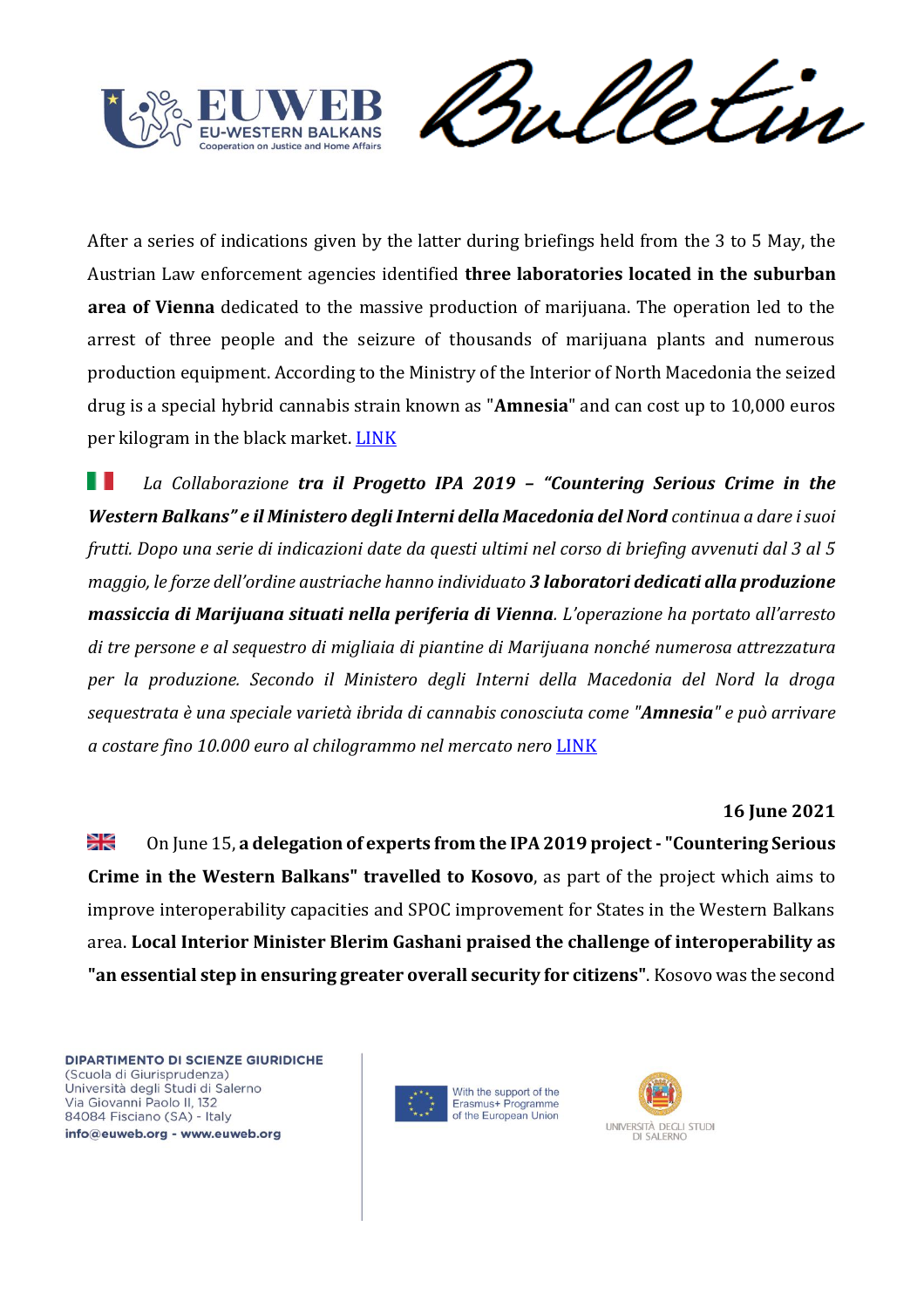

Sulletin

stage of the delegation, which had already visited Albania for the same reasons in the previous months. [LINK](https://cscwb.info/2021/06/16/visit-of-csc-wb-experts-in-kosovo-aiming-at-improving-interoperability-and-spoc-enhancement/)

. . *Il 15 giugno 2021 una delegazione di esperti del Progetto IPA 2019 – "Countering Serious Crime in the Western Balkans" si è recata in Kosovo, nell'ambito del progetto volto al migliorare le capacità d'interoperabilità e SPOC degli stati appartenenti all'area balcanica occidentale. Plauso da parte del ministro degli interni locale Blerim Gashani, il quale ha definito la sfida concernente l'interoperabilità come "passaggio essenziale per poter essere garantita una maggiore sicurezza complessiva ai cittadini". Il Kosovo è stata la seconda tappa della delegazione, la quale aveva precedentemente visitato l'Albania per le medesime motivazioni.* [LINK](https://cscwb.info/2021/06/16/visit-of-csc-wb-experts-in-kosovo-aiming-at-improving-interoperability-and-spoc-enhancement/)

#### **02 June 2021**

질은<br>제주 North Macedonia police forces **arrested six people linked to a criminal organisation involved in the migrants 'trafficking**. The criminals, using unsupervised border crossings located near the city of Gevgelija, made it possible for hundreds of migrants from Greece to pass illegally the Macedonian borders. The migrants, **mostly coming from Afghanistan, Pakistan, Syria, and Bangladesh, paid the criminals from 500 to 700 euros per person** so that they could illegally reach Northern Serbia first and then the European Union. [LINK](https://www.euronews.com/2021/06/03/north-macedonian-police-arrest-six-people-over-migrant-smuggling-ring)

ш *Le forze di polizia della Macedonia del Nord lo scorso mercoledì hanno posto agli arresti sei persone legate ad un'organizzazione criminale dedita al traffico di migranti. I malviventi, utilizzando valichi di frontiera non sorvegliati situati nei pressi della città di Gevgelija, rendevano possibile il passaggio clandestino di centinaia di migranti provenienti dalla Grecia. Questi ultimi, la maggior parte provenienti dall'Afghanistan, Pakistan, Siria e Bangladesh, pagavano i malviventi da 500 a 700 euro a persona affinché potessero giungere*



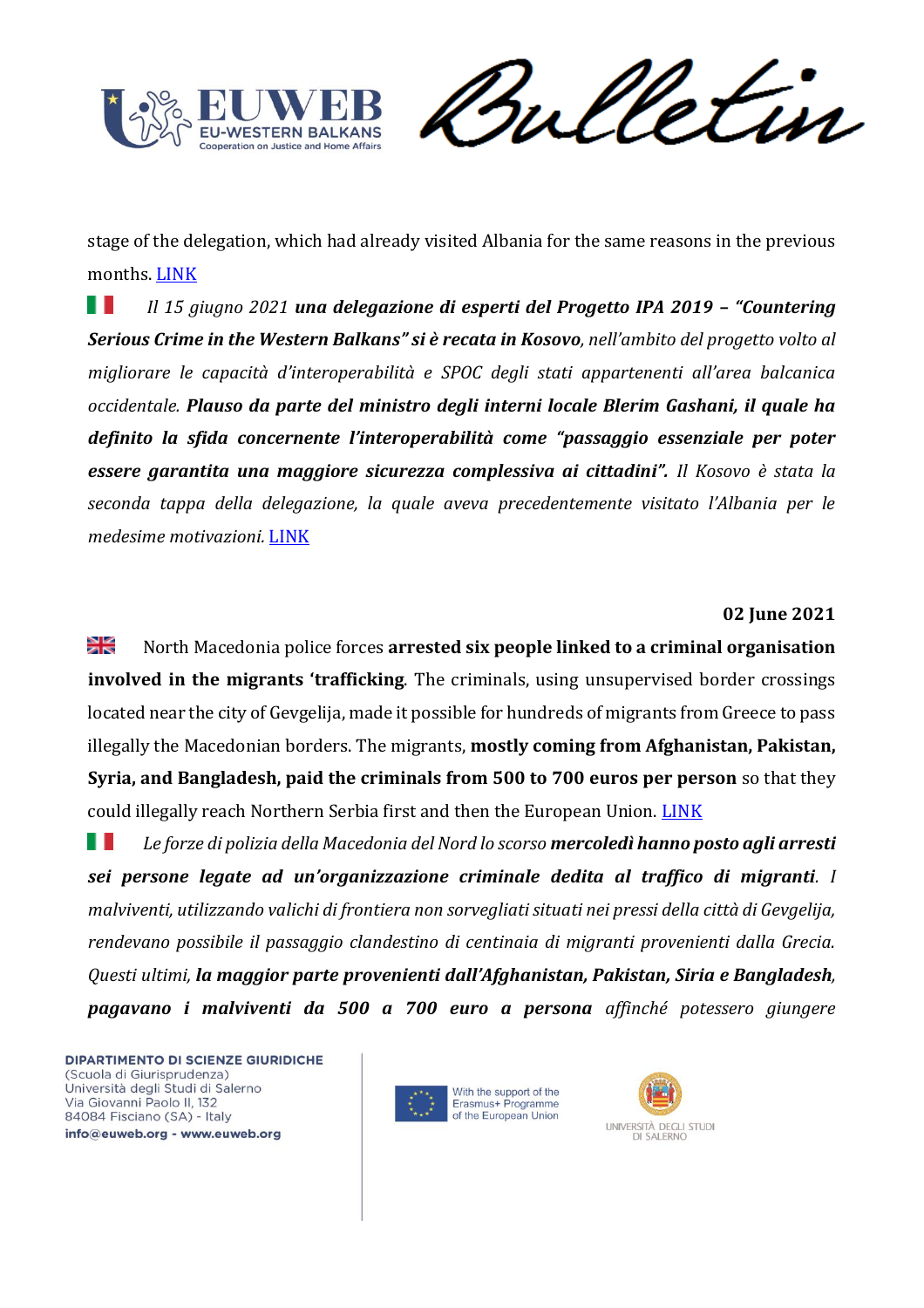

Sulletin

*clandestinamente in Serbia del Nord prima e successivamente all'interno dei paesi dell'Unione Europea.* [LINK](https://www.euronews.com/2021/06/03/north-macedonian-police-arrest-six-people-over-migrant-smuggling-ring)

### **18 May 2021**

≱ছ **With the support of the IPA 2019 project "Fighting Serious Crime in the Western Balkans",** the **Ministry of the Interior of the Republic of Srpska** (Republic of Bosnia and Herzegovina), has activated an **operational action**, **called** "**CAT**", **in collaboration with the Austrian Police**. The collaboration led to the arrest of several people and the discovery of four kg of explosives, bullets of various calibres, firearms and drugs of various kinds. [LINK](https://mup.vladars.net/eng/index.php?vijest=26175&vrsta)

. . *Con il supporto del progetto IPA 2019 "Fighting Serious Crime in the Western Balkans" , il Ministero dell'interno della Repubblica di Srpska (Repubblica della Bosnia Erzegovina), ha attivato un' azione operativa, denominata "CAT", in collaborazione con la Polizia austriaca. La collaborazione ha portato all'arresto di diverse persone e al ritrovamento di quattro Kg di esplosivo, proiettili di vario calibro, armi da fuoco e droghe di vario genere.* [LINK](https://mup.vladars.net/eng/index.php?vijest=26175&vrsta)

#### **17 May 2021**

≱ছ On May 17th, the **First Annual General meeting of the Southeast Europa Police Chiefs Association (SEPCA) took place within the presidency of Montenegro**. During the two days of the meeting, in a fruitful exchange and discussion, various issues were faced, including the strengthening of operational cooperation between SEPCA member states with other relevant institutions, partners and interested parties. **The CSC WB project is ready to support the participation of SEPCA members** in operational meetings relating to cross-border



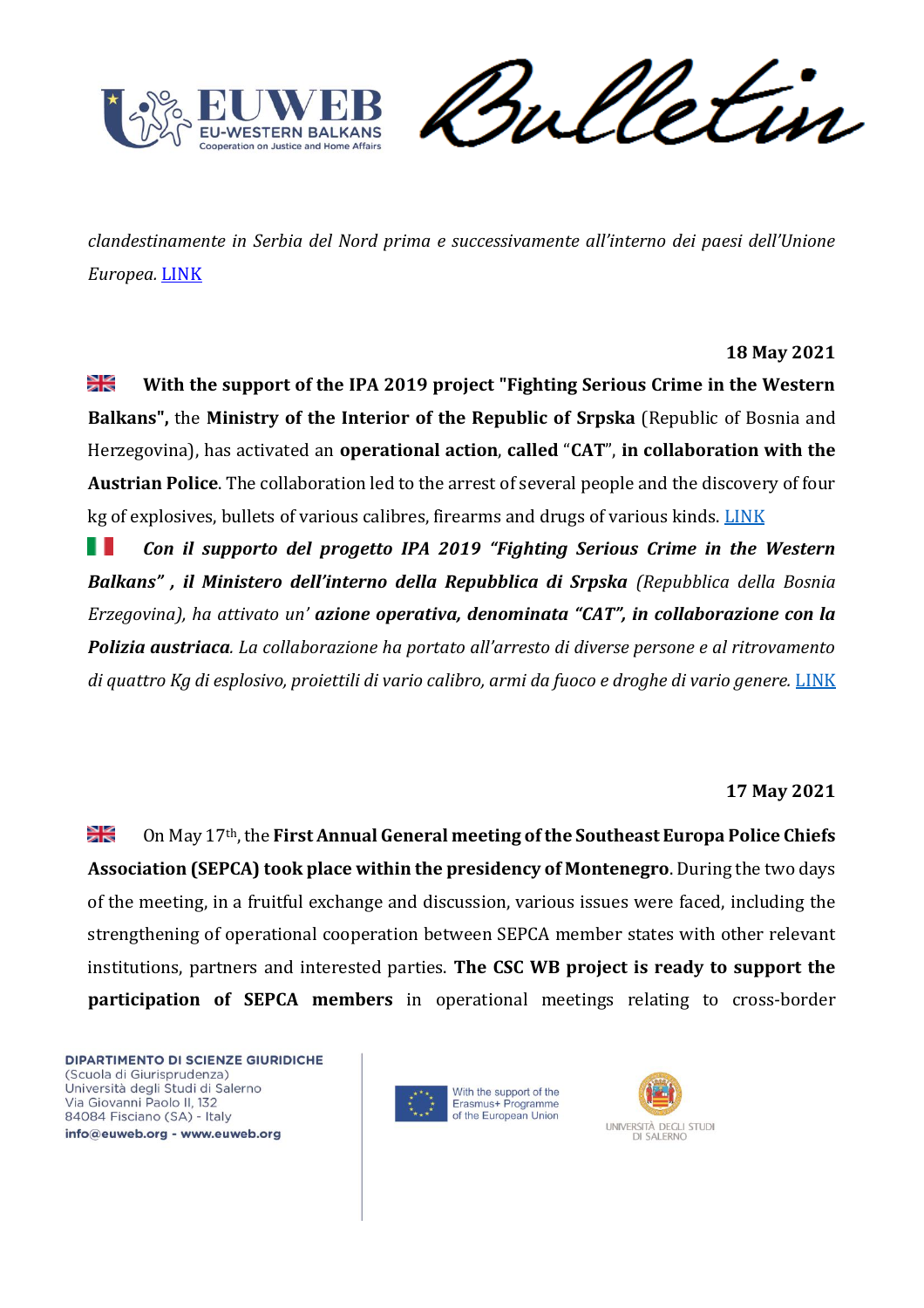

Sulletin

investigations and for **the establishment of a special Operational Task Force (OTF)** dedicated to triggering investigations relating to High Value Targets. LINK

*Il 17 maggio 2021 ha avuto luogo la prima assemblea generale annuale*  . . *dell'Associazione dei capi di polizia dell'Europa sudorientale (SEPCA) con la presidenza del Montenegro. Durante le due giornate, in un proficuo scambio e confronto, sono stati affrontati diversi temi, tra i quali il rafforzamento della cooperazione operativa tra gli stati membri SEPCA con altre istituzioni rilevanti, partner e parti interessate. Il progetto CSC WB si mostra pronto a supportare la partecipazione dei membri del SEPCA agli incontri operativi relativi alle indagini transfrontaliere e per la costituzione di una speciale Task Force Operativa (OTF) dedicata a innescare indagini relative a High Value Target.* [LINK](https://cscwb.info/2021/05/17/csc-wb-ipa-2019-project-participation-to-the-first-virtual-general-assembly-meeting-police-cooperation-in-fighting-transnational-organized-crime-in-sepca-region/)

# **12 April 2021**

질은<br>제주 United Nations official Ghada Waly during the last session of the **Commission on Narcotic Drugs (CND)** in Vienna argued that the increase in poverty and unemployment resulting from the pandemic crisis has led to the **growth in the number of vulnerable people**, who, **unable to access to adequate treatment, they are at greater risk of drug use and potentially more likely to engage in drug cultivation or trafficking in desperation to earn a living.** The official also reported that in the aftermath of the 2008 financial crisis, drug use patterns have become more harmful, as governments now need to be prepared to face similar challenges as they switch to cheaper drugs. [LINK](https://news.un.org/en/story/2021/04/1089572) 

*Il funzionario delle Nazioni Unite Ghada Waly durante l'ultima sessione della*  H *Commissione sugli Stupefacenti (CND) a Vienna ha sostenuto che l'aumento della povertà e della disoccupazione derivate dalla crisi pandemica ha portato alla crescita del numero di persone vulnerabili, le quali, a causa della mancata possibilità di poter accedere alle cure* 



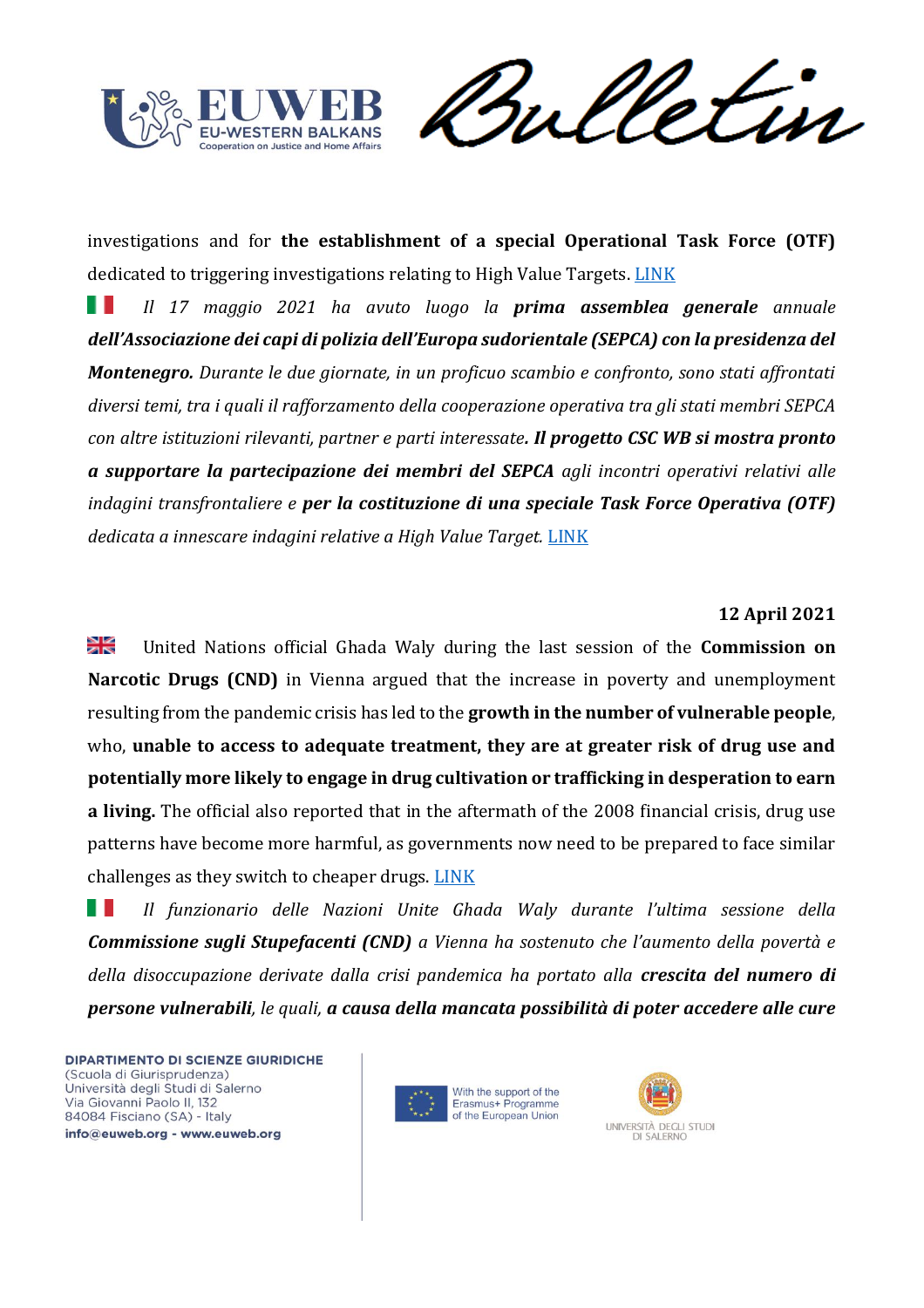

Sulletin

*adeguate, sono a maggior rischio di consumo di droga e potenzialmente più propense a dedicarsi alla coltivazione o al traffico di droga nella disperazione di guadagnarsi da vivere. Il funzionario ha riferito anche che in seguito alla crisi finanziaria del 2008, i modelli di consumo di droga sono diventati più dannosi, con il passaggio a droghe più economiche i governi ora devono essere preparati ad affrontare sfide simili.* [LINK](https://news.un.org/en/story/2021/04/1089572) 

### **2 April 2021**

≱⊮ On 2 April 2021 **North Macedonian Parliament** adopted the **new Law on International Legal Cooperation in Criminal Matters** prepared by the Ministry of Justice and supported by the project CSC WB, which provided support to the Ministry of Justice in preparation of the Law by providing expert and organizational support to the drafting process and fostering an exchange of experience with the EU and relevant Member States. **The new Law defines** also **the cooperation of the country with EUROJUST and the European Judicial Network** while also defining the establishment and work of the national Asset Recovery Office in line with EU standards. [LINK](https://cscwb.info/2021/04/23/north-macedonia-adopts-new-law-on-international-legal-cooperation/) 

H *Il 2 aprile 2021 il Parlamento della Macedonia del Nord ha adottato la nuova legge sulla cooperazione giudiziaria internazionale in materia penale elaborato dal Ministero della Giustizia e sostenuti dal progetto CSC WB, che ha fornito supporto al Ministero della Giustizia nella preparazione della Legge fornendo supporto esperto e organizzativo al processo di redazione e favorendo uno scambio di esperienze con l'UE e gli Stati membri interessati. La nuova legge definisce anche la cooperazione del paese con EUROJUST e la rete giudiziaria europea, definendo anche l'istituzione e il lavoro dell'Ufficio nazionale per il recupero dei beni in linea con gli standard dell'UE.* [LINK](https://cscwb.info/2021/04/23/north-macedonia-adopts-new-law-on-international-legal-cooperation/) 



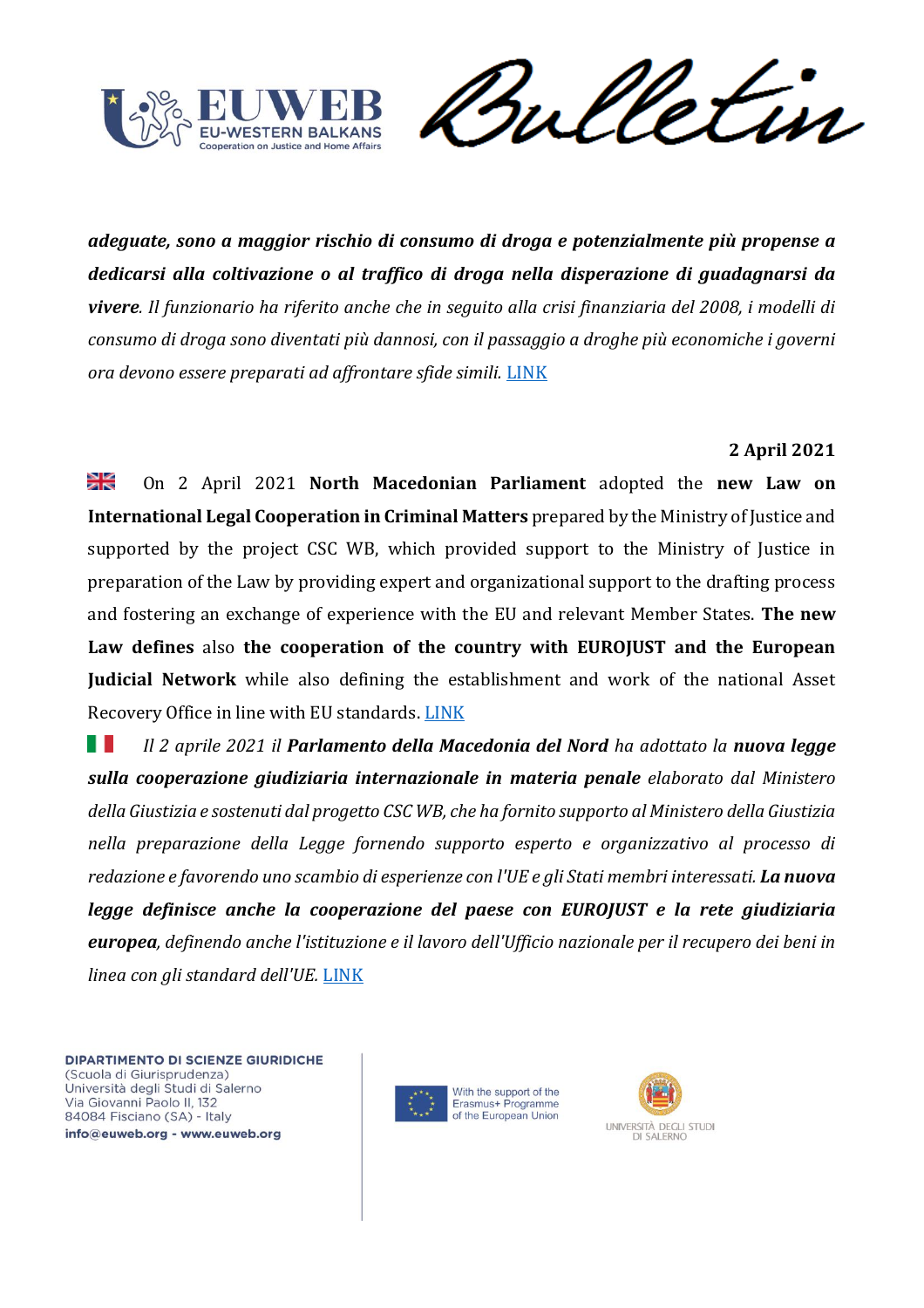

## **1st April 2021**

꾍 **The Committee of Ministers of the Council of Europe adopts guidelines** which provide Member States with **practical advice to help national authorities address the specific challenges related to terrorism and transactional organized crime** and the link between the two. The guidelines also intended to provide ground for reflection , advice and examples of good practice. [LINK](https://www.coe.int/en/web/cm/news/-/asset_publisher/hwwluK1RCEJo/content/links-between-terrorism-and-transnational-organised-crime-committee-of-ministers-adopts-guidelines/16695?inheritRedirect=false&redirect=https%3A%2F%2Fwww.coe.int%2Fen%2Fweb%2Fcm%2Fnews%3Fp_p_id%3D101_INSTANCE_hwwluK1RCEJo%26p_p_lifecycle%3D0%26p_p_state%3Dnormal%26p_p_mode%3Dview%26p_p_col_id%3Dcolumn-4%26p_p_col_pos%3D1%26p_p_col_count%3D2) 

Ш *Il Comitato dei Ministri del Consiglio d'Europa adotta linee guida che forniscono agli Stati membri consigli pratici per aiutare le autorità nazionali ad affrontare le sfide specifiche legate al terrorismo e alla criminalità organizzata transazionale e il nesso tra i due. Le linee guide intendo fornire anche spunti di riflessioni, consigli e esempi di buona prassi.*  [LINK](https://www.coe.int/en/web/cm/news/-/asset_publisher/hwwluK1RCEJo/content/links-between-terrorism-and-transnational-organised-crime-committee-of-ministers-adopts-guidelines/16695?inheritRedirect=false&redirect=https%3A%2F%2Fwww.coe.int%2Fen%2Fweb%2Fcm%2Fnews%3Fp_p_id%3D101_INSTANCE_hwwluK1RCEJo%26p_p_lifecycle%3D0%26p_p_state%3Dnormal%26p_p_mode%3Dview%26p_p_col_id%3Dcolumn-4%26p_p_col_pos%3D1%26p_p_col_count%3D2) 

#### **25 March 2021**

질은<br>제주 The **International Narcotic Control Committee (INCB)** in its annual report informs the **growth of online drug trafficking** through encrypted communications by organized crime groups. Drug users are also using the dark web, social media and online forum to obtain illicit substances. [LINK](https://news.un.org/en/story/2021/03/1088252) 

H *Il Comitato internazionale per il controllo degli stupefacenti (INCB) nel suo rapporto annuale segnala la crescita del traffico di droga online attraverso comunicazioni crittografate da parte di gruppi della criminalità organizzata. I tossicodipendenti utilizzano anche il dark web, i social media e i forum online per ottenere sostanze illecite*. [LINK](https://news.un.org/en/story/2021/03/1088252) 



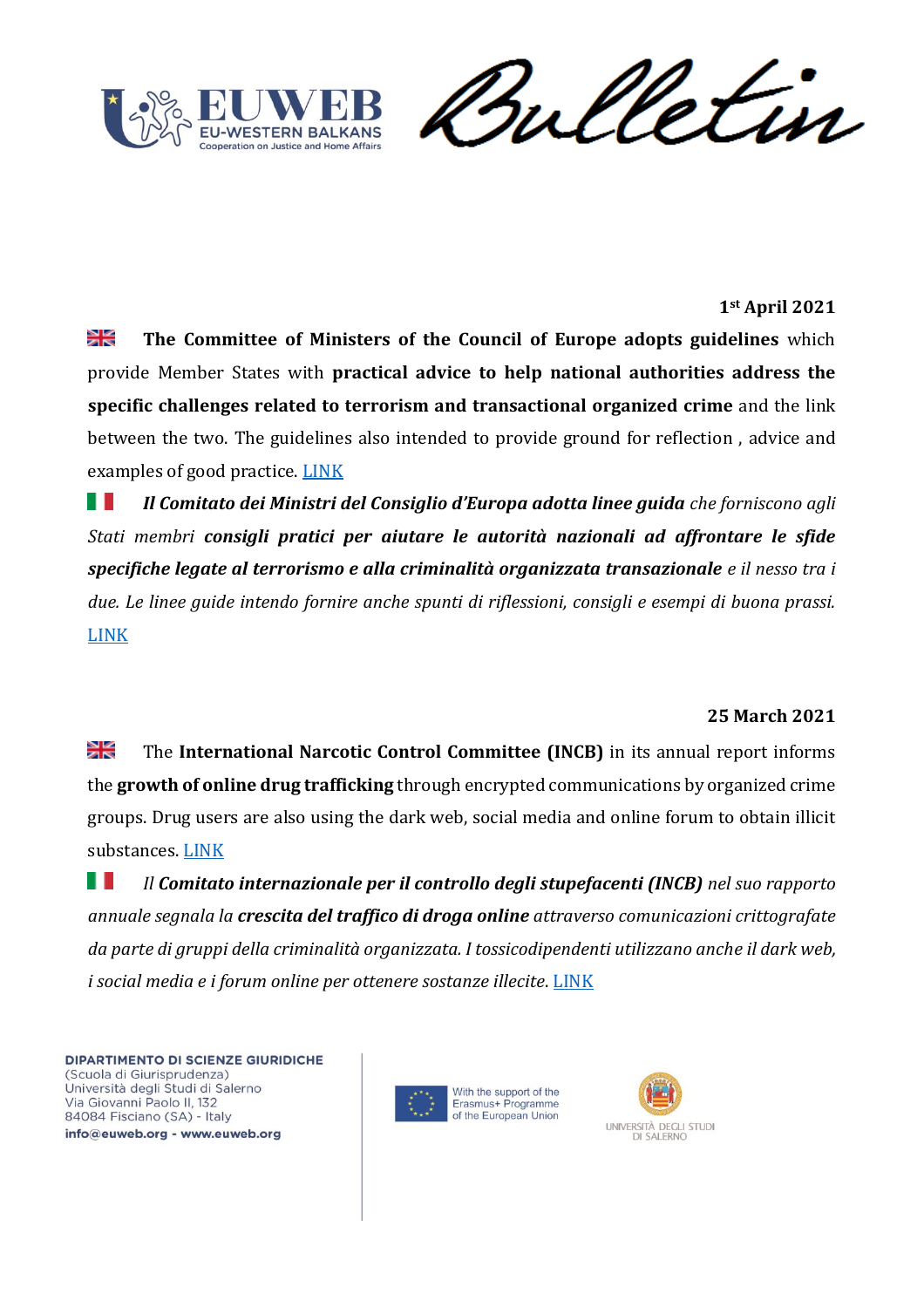

meletin

## **17 March 2021**

≱ছ The leader of the **CSC WB project** of the Italian Ministry of the Interior met the authorities of North Macedonia involved in the project. The meeting was the occasion to highlight the operational nature of the project. LINK

. . *Il leader del progetto CSC WB del Ministero dell'Interno italiano ha incontrato le autorità della Nord Macedonia coinvolte nel progetto. Durante la riunione è stata evidenziata la natura operativa del progetto*. [LINK](https://cscwb.info/2021/03/17/working-meeting-between-the-csc-wb-project-leader-of-the-italian-ministry-of-interior-and-the-authorities-of-the-republic-of-north-macedonia/) 

#### **3 March 2021**

≥ ⊠<br>21 As part of **the Countering Serious Crime in the Western Balkans- IPA 2019 (CSC WB)** project, which aims to facilitate the organization of operational meeting between the Western Balkans, the EU and international counterparts, the **Montenegrin Embedded Country Team** has organised two operational meetings. The first meeting, held in Gioia Tauro, Italy, focused on further **information exchange** regarding the ongoing **cases involving drug trafficking**. The main topic of the second operational meeting, held at the Special Police Unite of Montenegrin Police Directorate on February the 23rd 2021, was a specific **big case of migrants smuggling**, which was. At both meetings the participants agreed on setting a direct communication between them and on a more trustful cooperation to efficiently **fight the organised crimes**. [LINK](https://cscwb.info/2021/03/03/operational-meetings-montenegro-countering-big-smuggling-of-migrant-case-and-further-cooperation-on-ongoing-cases-in-drugs-trafficking/)

w *Nell'ambito del progetto Countering Serious Crime in the Western Balkans - IPA 2019 (CSC WB) che, mira a favorire l'organizzazione degli incontri operativi tra i Balcani occidentali,* 



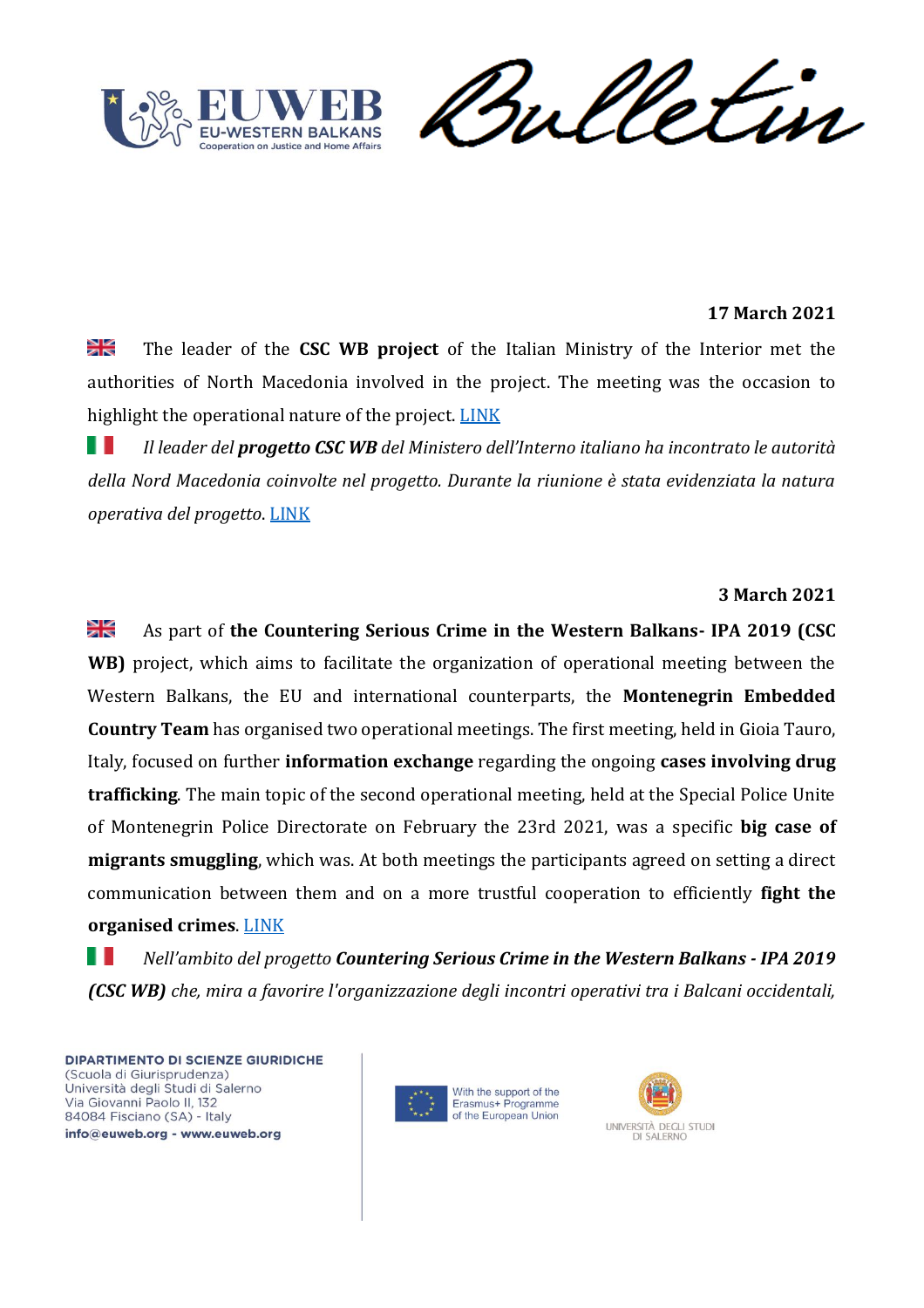



*l'UE e le controparti internazionali, finalizzati a supportare operazioni altamente complesse. l'Embedded Country Team montenegrino ha organizzato due riunioni operative. Durante la prima riunione tenutasi a Gioia Tauro, Italia si è concentrata su ulteriori scambi di informazioni su casi in corso che riguardano il traffico di droga. Il tema principale della seconda riunione operativa, invece, è stato un grande caso di traffico dei migranti e si è tenuto presso il Corpo di Polizia Speciale della Direzione delle Polizia del Montenegro il 23 febbraio 2021. In entrambe le riunioni i partecipanti hanno concordato una comunicazione diretta e una cooperazione segnata da maggior fiducia per combattere efficacemente i crimini organizzati*. [LINK](https://cscwb.info/2021/03/03/operational-meetings-montenegro-countering-big-smuggling-of-migrant-case-and-further-cooperation-on-ongoing-cases-in-drugs-trafficking/)

## **2 March 2021**

≱ছ On 2 March 2021 a delegation of experts from the **project Countering Serious Crime** in the Western Balkans – **IPA 2019 (CSC WB)** begun the round of visits aimed at improving the beneficiaries' abilities in the field of interoperability and the establishment of a **SPOC** (Single-Point-Contact). Albania will be the first country to benefit from the initiative. LINK

ш *Il 2 marzo 2021 una delegazione di esperti del progetto Countering Serious Crime in the Western Balkans - IPA 2019 (CSC WB) ha iniziato il ciclo di visite volte a migliorare le capacità dei paesi beneficiari nel campo dell'interoperabilità e l'istituzione di un SPOC (Punto di contatto unico). L'Albania sarà il primo paese a beneficiare dell'iniziativa*. [LINK](https://cscwb.info/2021/03/04/technical-visit-to-albania-of-the-technicians-from-ior-rome/) 

#### **11 February 2021**

≱≼ On 11 February 2021 was held the regular meeting of the **Regional Network of National Counter- Terrorism/ Countering Violent Extremism Coordinators of the Western Balkan 6.** The forum expressed the EU's priority to systematically **fight terrorism** in



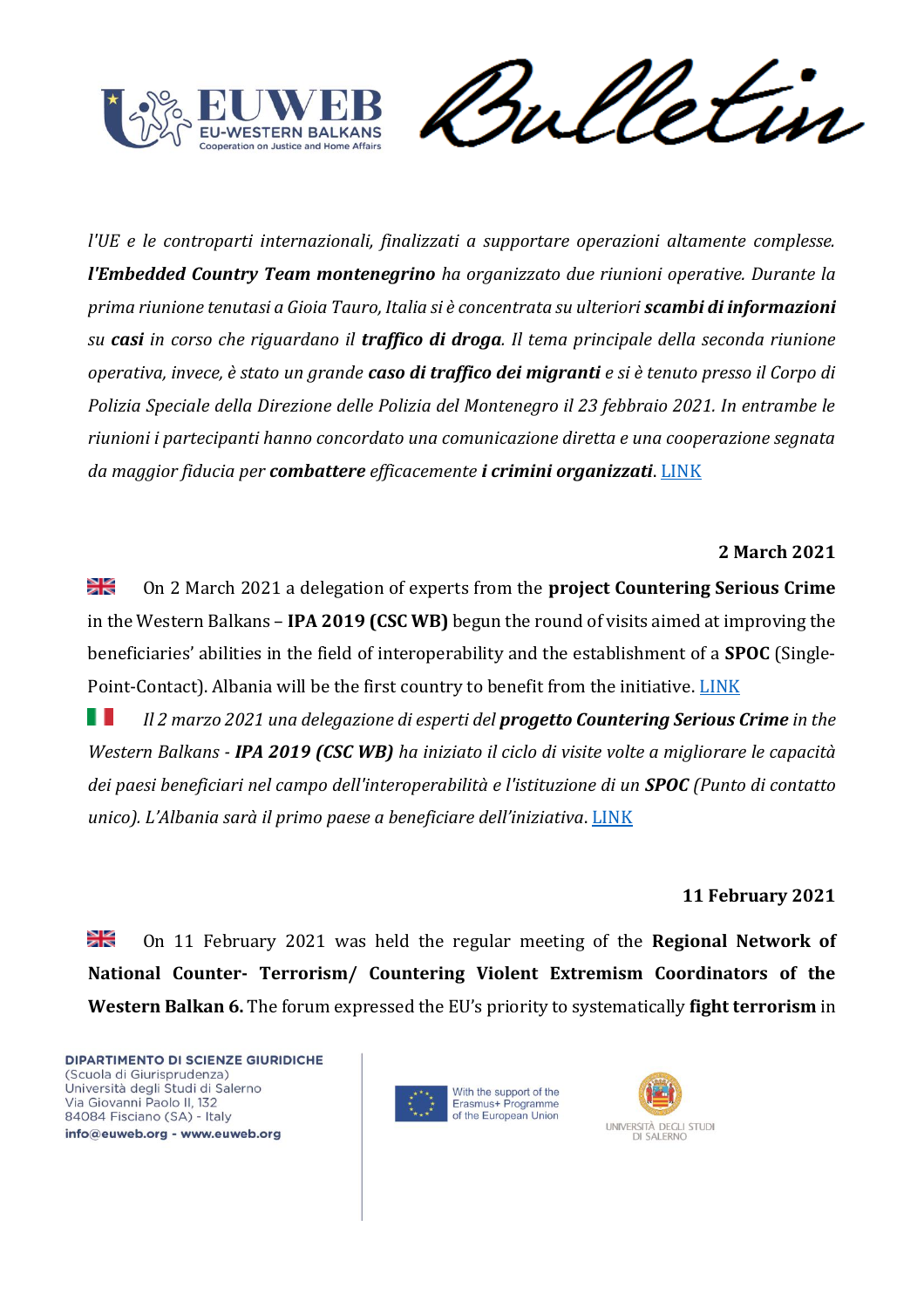

meletin

**cooperation with Western Balkan partners** and expressed a willingness to improve **reporting of WB6** to the *EU Terrorism Situation & Trends Report* **(TE-SAT)** coopering with the *Countering Serious Crimes in the Western Balkans project*. [LINK](https://cscwb.info/author/tihana-puzic/) 

ш *L'11 febbraio 2021 si è tenuta la riunione periodica della Rete regionale dei coordinatori antiterrorismo nazionale / Lotta all'estremismo violento dei Balcani occidentali 6. Il Forum ha espresso la priorità dell'EU di combattere sistematicamente il terrorismo in cooperazione con i partner dei Balcani occidentali e ha espresso la volontà di migliorare le segnalazioni del WB 6 all' EU Terrorism Situation & Trends Report (TE-SAT) cooperando con il progetto Countering Serious Crimes in the Western Balkans*. [LINK](https://cscwb.info/author/tihana-puzic/)

## **5 February 2021**

≫l⊠ On 5 February the **European Council** renewed the *EU terrorist list* which includes all the persons and groups subject to *restrictive antiterrorist measures*. The persons and the entities on that list are subject to a freeze on their assets and their finances in the EU. The Council **updates** the list **at least every six months** on the regular exchange of information between Member States. The Council has the power to establish an EU list and **impose related restrictive measure** pursuant to Council Common Position 2001/931/CFSP and Regulation (EC) N. 2580/2001 of the Council. [LINK](https://www.consilium.europa.eu/en/press/press-releases/2021/02/05/fight-against-terrorism-council-renews-the-eu-terrorist-list-for-a-further-six-months/)



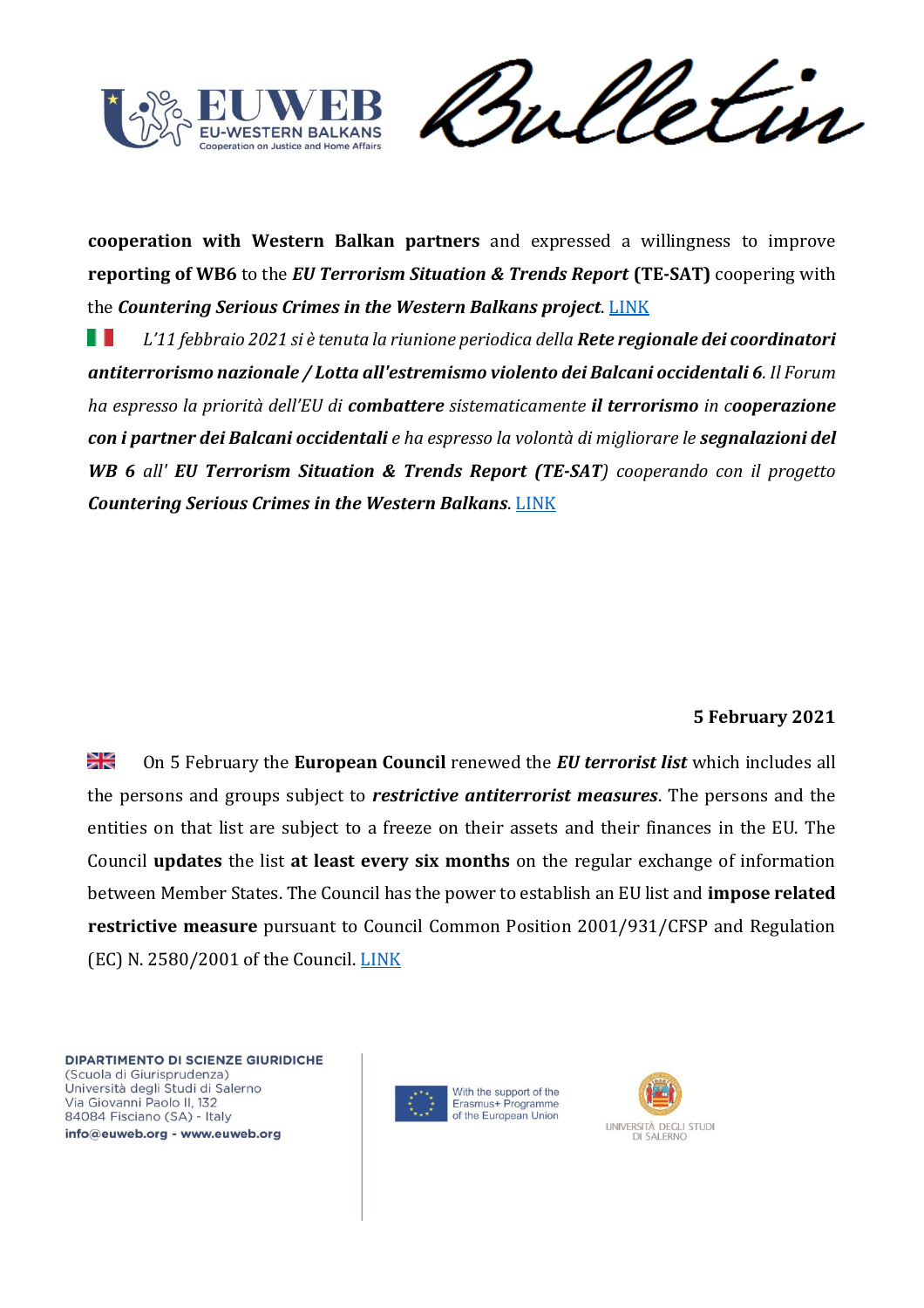

rul

Ш *Il 5 febbraio il Consiglio Europeo ha rinnovato Elenco dei soggetti terroristici stabilito dall'EU che comprende tutte le persone e i gruppi soggetti a misure restrittive antiterroristiche. Le persone e le entità in tale elenco sono soggetti a un congelamento dei loro beni e delle loro finanze nell'UE. Il Consiglio aggiorna l'elenco almeno ogni sei mesi sullo scambio regolate di informazioni tra gli Stati Membri. Il Consiglio ha il potere di stabilire un elenco UE e imporre la relativa misura restrittiva ai sensi della posizione comune 2001/931/PESC del Consiglio e del Regolamento (CE) n. 2580/2001 del Consiglio*. [LINK](https://www.consilium.europa.eu/it/policies/fight-against-terrorism/terrorist-list/) 

### **2 February 2021**

≱≼ **UNODC** has published the *Global report on Trafficking in Persons 2020*, which presents a global pattern of **human trafficking courses**, along with detailed regional analyses and profiles of the countries of origin. The report notices that **technology** is being integrated by traffickers into their *modus operandi* for the recruitment and exploitation of victims, who are mainly **children** attracted on **social media**. [LINK](https://news.un.org/en/story/2021/02/1083542) 

ш *L' UNODC ha pubblicato il Global report on Trafficking in Persons 2020, che presenta uno schema globale delle rotte della tratta umana, insieme ad analisi regionali e profili dei paesi d'origine. Il report rileva che la tecnologia è stata integrata dai trafficanti nel loro* modus operandi *per il reclutamento e lo sfruttamento delle vittime, che sono principalmente bambini attirati sui* **social media**[. LINK](https://news.un.org/en/story/2021/02/1083542)

#### **28 December 2020**

≱ਵ **The UN call upon international cooperation to address and counter the world drug problem.** On 28 December 2020, the General Assembly of the United Nations approved a



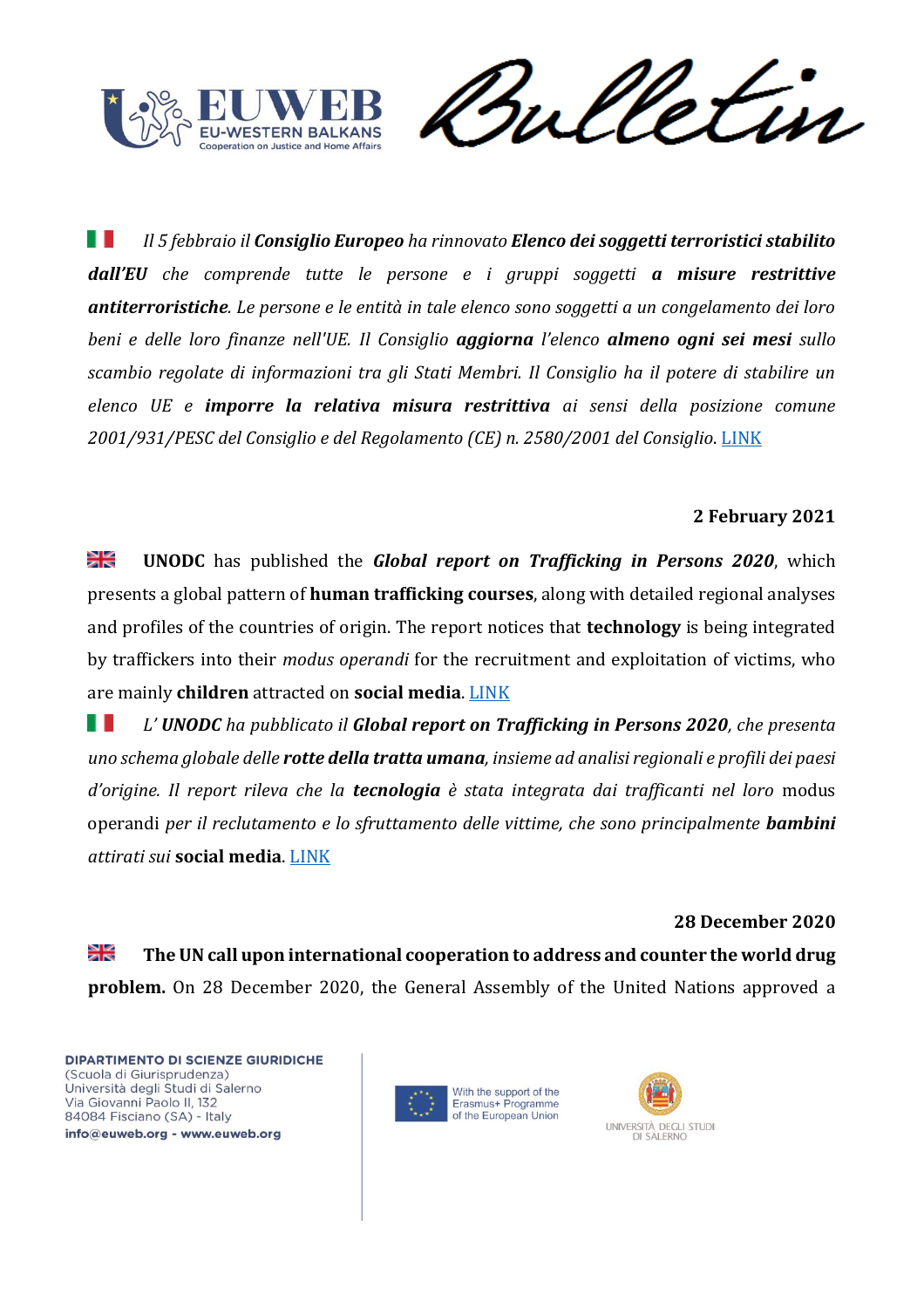

Vetin rul

resolution where it reflects on the need for the States to adapt in countering the production and traffic of drugs. Cooperation between States, especially in the guise of collecting and sharing data, is strongly encouraged by the GA. [LINK](https://undocs.org/en/A/RES/75/198)

ш *L'ONU fa appello alla cooperazione internazionale per definire e contrastare il problema della droga a livello globale. Il 28 dicembre 2020, l'Assemblea Generale delle Nazioni Unite ha approvato una risoluzione con la quale riflette sulla necessità di adeguamento per la lotta alla produzione e traffico di stupefacenti. L'utilizzo della cooperazione tra Stati membri, in particolar modo in forma di raccolta e condivisione di dati, viene fortemente esortato.* [LINK](https://undocs.org/en/A/RES/75/198)

### **23 December 2020**

≱ছ **The UN against the trafficking in women and girls**. With a **resolution** dated 23 December 2020, the General Assembly of the United Nations takes its view on the traffic in female human beings (in particular young ones), **calling upon the States** to: adapt their tools to prevent and search of the responsible for this crime; adequately prepare their technical staff involved in border checks; streamline national legal frameworks towards less legislative gaps and internal inconsistencies (e.g., between the legislation on migration and the one on trafficking); sign the CEDAW (Convention on the Elimination of All Forms of Discrimination Against Women). [LINK](https://undocs.org/en/A/RES/75/158)

H *L'ONU contro il traffico di esseri umani di genere femminile. Con propria risoluzione adottata il 23 dicembre 2020, l'Assemblea Generale delle Nazioni Unite si esprime sul traffico di donne (in particolare di giovane età) esortando gli Stati a: adeguare i propri strumenti di prevenzione e ricerca degli autori di questo reato; preparare adeguatamente il proprio personale tecnico devoluto per i controlli di frontiera; razionalizzare gli ordinamenti nazionali in maniera* 



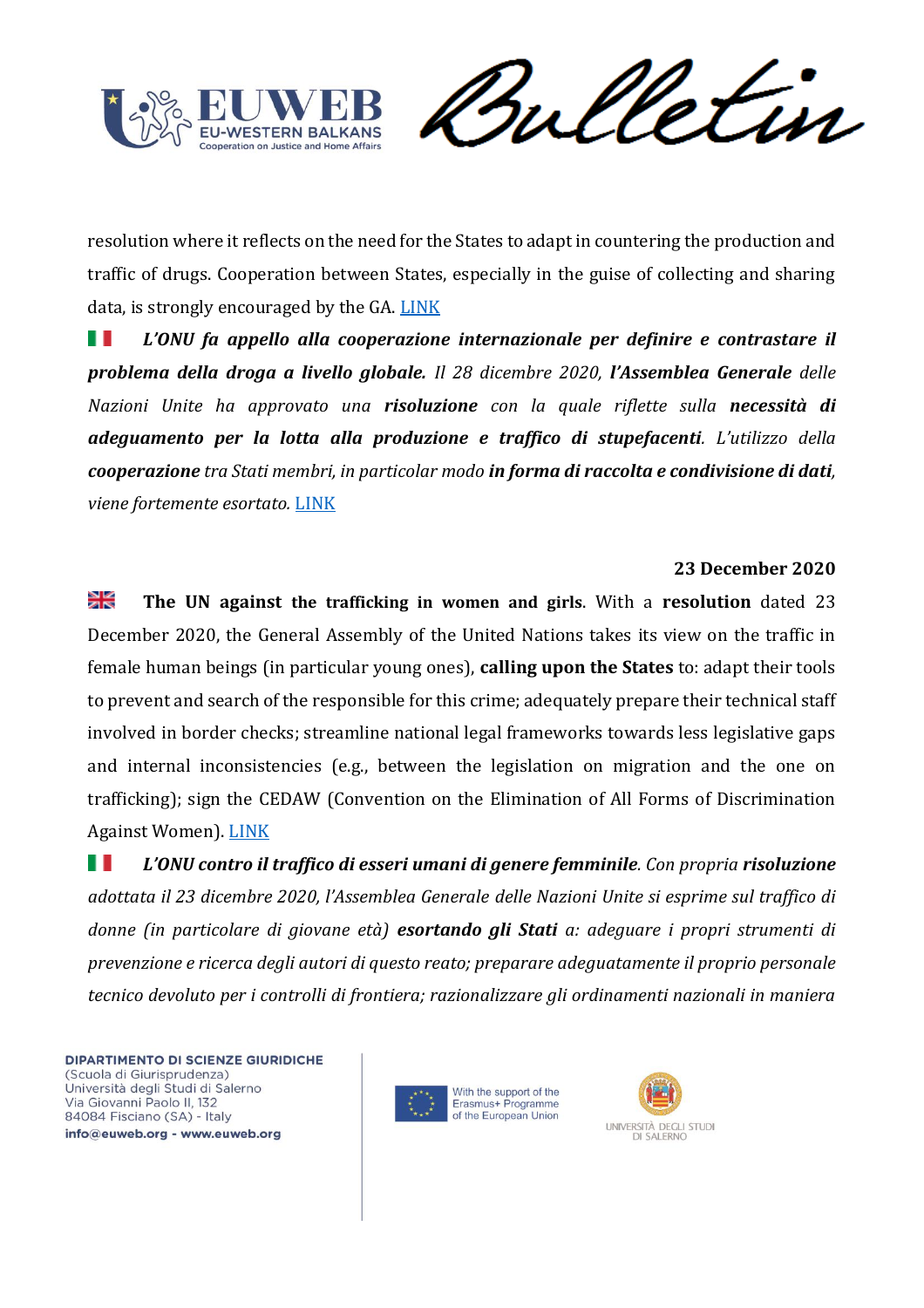

etin

*tale che non vi siano lacune o contraddizioni interne tra varie discipline (ad esempio tra legislazione sulla migrazione e quella sui traffici); sottoscrivere la CEDAW (Convenzione*  sull'eliminazione di ogni forma di discriminazione della donna). [LINK](https://undocs.org/en/A/RES/75/158)

## **20 January 2020**

≱≼ Under the framework of the project" Countering Serious Crime in the Western Balkans" an **operational meeting between the Montenegrin police and judicial authorities and the Albanian ones** was held mid of January 2021. The **main objective** addressed **migrant smuggling and dismantling criminal groups ravaging the area**. [LINK](https://cscwb.info/2021/01/20/operational-meetings-between-montenegro-and-albania/)

H *Nell'ambito del progetto "*Countering Serious Crime in the Western Balkans*" si è tenuto a metà gennaio 2021 un incontro di carattere operativo tra le autorità di polizia e giudiziarie montenegrine e quelle albanesi. Il principale obiettivo dell'incontro sono stati affrontare il delicato problema del traffico di migranti e lo smantellamento dei gruppi criminali attivi nell'area.* [LINK](https://cscwb.info/2021/01/20/operational-meetings-between-montenegro-and-albania/)

## **16 December 2020**

꼭 On 16 December 2020, the **United Nations Office** on **Drugs and Crime** (UNODC) published a **press release** stating that principals of the **Inter-Agency Coordination Group against Trafficking in Persons** (ICAT) met in order to determine **purposes** and **challenges** of the **UN Trafficking in Persons Protocol**, as well as establishing an ICAT **Action Plan** in this regard. The discussants had the chance to reflect on how **human trafficking** and the **pandemic** interact; on the identification **persons** more **vulnerable** to this crime; on the role of internet and **new technologies** in this type of traffic. [LINK](https://www.unodc.org/unodc/press/releases/2020/December/leading-un-forum-renews-commitment-to-countering-human-trafficking.html)



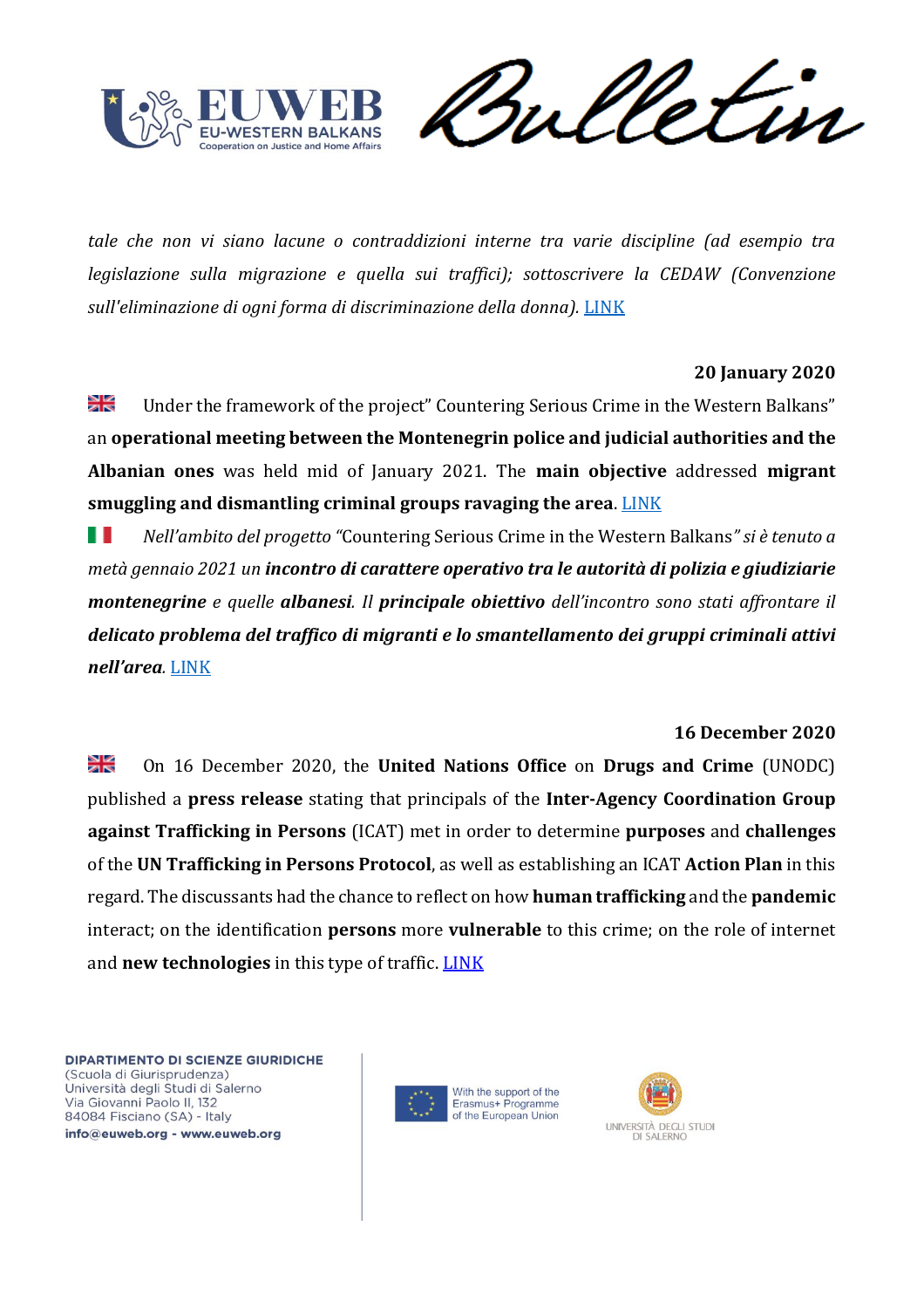

Sulletin

H I *Il 16 dicembre 2020 è stato pubblicato dall'Ufficio delle Nazioni Unite per il controllo della droga e la prevenzione del crimine (UNODC) un comunicato stampa nel quale viene dichiarato che i dirigenti dell'***Inter-Agency Coordination Group against Trafficking in Persons** *(ICAT) si sono incontrati al fine di fissare gli scopi e le problematiche del Procollo ONU sul traffico di esseri umani, nonché per la definizione di un Piano d'Azione ICAT in materia. Alcuni elementi di discussione sono anche stati il confronto tra il traffico di esseri umani e la pandemia; l'identificazione dei soggetti più vulnerabili; il ruolo di internet e delle nuove tecnologie in questo genere di traffico.* [LINK](https://www.unodc.org/unodc/press/releases/2020/December/leading-un-forum-renews-commitment-to-countering-human-trafficking.html)

### **7 December 2020**

≱≼ On 7 December 2020. The **United Nations** voted **Resolution A/RES/75/56** "**Assistance to States for curbing the illicit traffic in small arms and light weapons and collecting them**". The latter is part of a cluster of **Resolution**s aimed at fighting the use of **mass destruction weapons** as well as the distribution of **light weapons** through **illicit traffics**. For this reason, there are **66 resolutions** adopted the very same day (some of them through *consensus*). They cover different matters, ranging from **nuclear disarmament** to weapons potentially used in **space missions**. [LINK](https://www.un.org/press/en/2020/ga12296.doc.htm)

w *In data 7 dicembre 2020, Le Nazioni Unite hanno votato la Risoluzione A/RES/75/56 "***Assistance to States for curbing the illicit traffic in small arms and light weapons and collecting them***". Essa si inserisce all'interno di adozione di multiple risoluzioni, mirate a contrastare l'utilizzo delle armi di distruzione di massa nonché la diffusione delle armi leggere attraverso traffici illeciti. Infatti, si contano ben 66 risoluzioni adottate lo stesso giorno (alcune per* consensus*) ove si è spaziato dal disarmamento nucleare fino all'utilizzo delle armi in missioni dirette nello spazio.* [LINK](https://www.un.org/press/en/2020/ga12296.doc.htm)



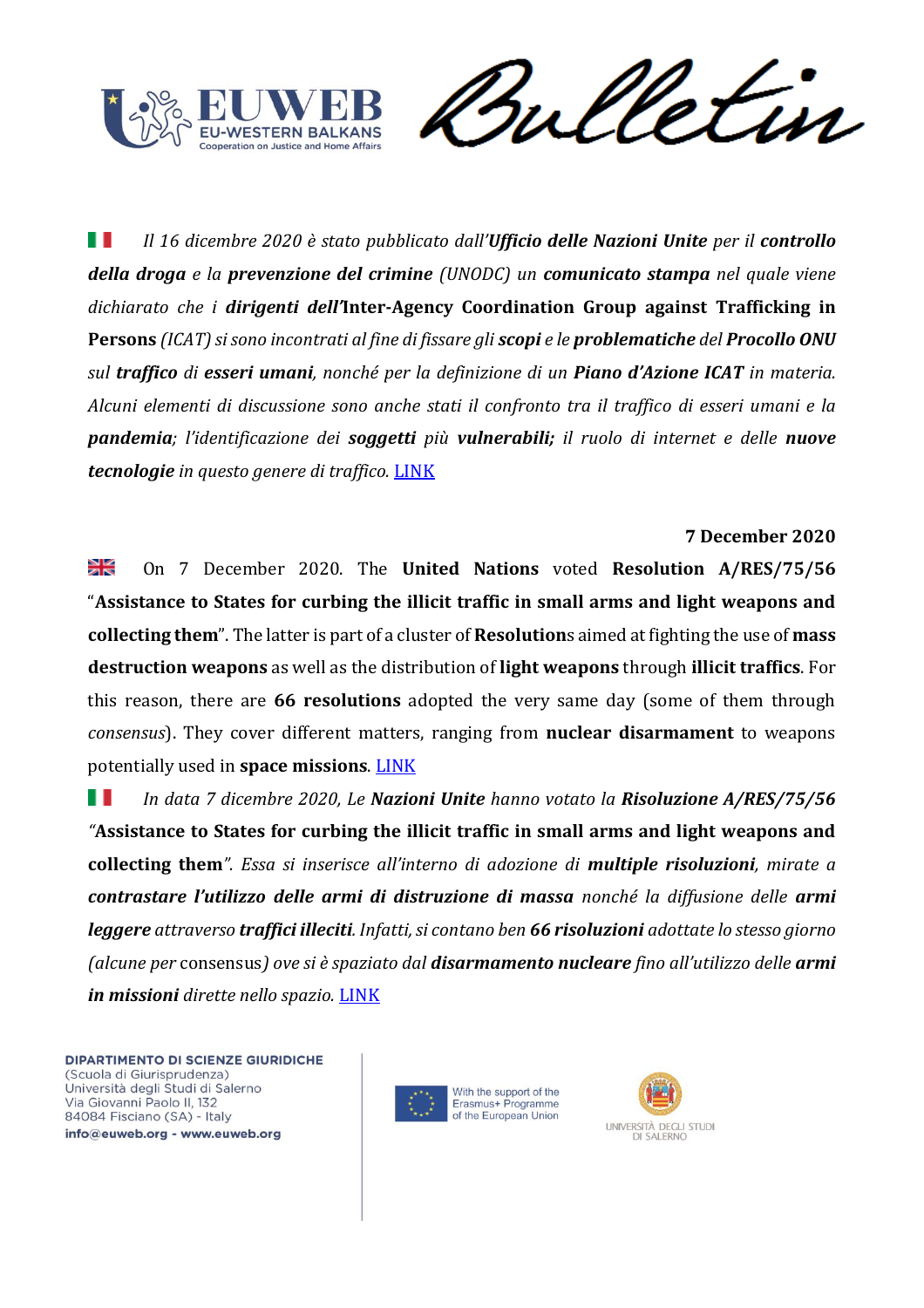

weletin

## **12 October 2020**

꽃 On 12 October 2020, **UN Secretary-General, António Guterres, called upon the States** to combat international **criminal organizations' trafficking**, which are ready to take advantage of the chaos brought by the pandemic in order to generate more profit. [LINK](https://news.un.org/en/story/2020/10/1075182)

*Il 12 ottobre 2020, il Segretario generale dell'Organizzazione delle Nazioni Unite,*  . . *António Guterres, chiama gli Stati a combattere i traffici delle organizzazioni criminali internazionali, pronte a sfruttare il caos causato dalla pandemia per ottenere un maggiore profitto.* [LINK](https://news.un.org/en/story/2020/10/1075182)

### **6 October 2020**

≱≼ The **European Commission's Albania Report 2020** was published on 6 October 2020. The report states that Albania shows to have an **adequate level** of implementations of **measures to counter illegal trafficking and transnational crime** (including terrorism) in general. More specifically, the progress made by Albania in compliance with recommendations from the previous annual Report is evident. [LINK](https://ec.europa.eu/neighbourhood-enlargement/sites/near/files/albania_report_2020.pdf)

H I *Il Report su Albania 2020 da parte della Commissione europea è stato pubblicato in data 6 ottobre 2020. Il report dichiara che l'Albania dimostra di avere un livello accettabile di implementazione di misure volte a contrastare i traffici ed il crimine transazionale (comprensivo del terrorismo) in generale. In particolare, sono evidenti i progressi fatti dallo Stato sulla base delle raccomandazioni del Report dell'anno precedente*. [LINK](https://ec.europa.eu/neighbourhood-enlargement/sites/near/files/albania_report_2020.pdf)

**1st October 2020**